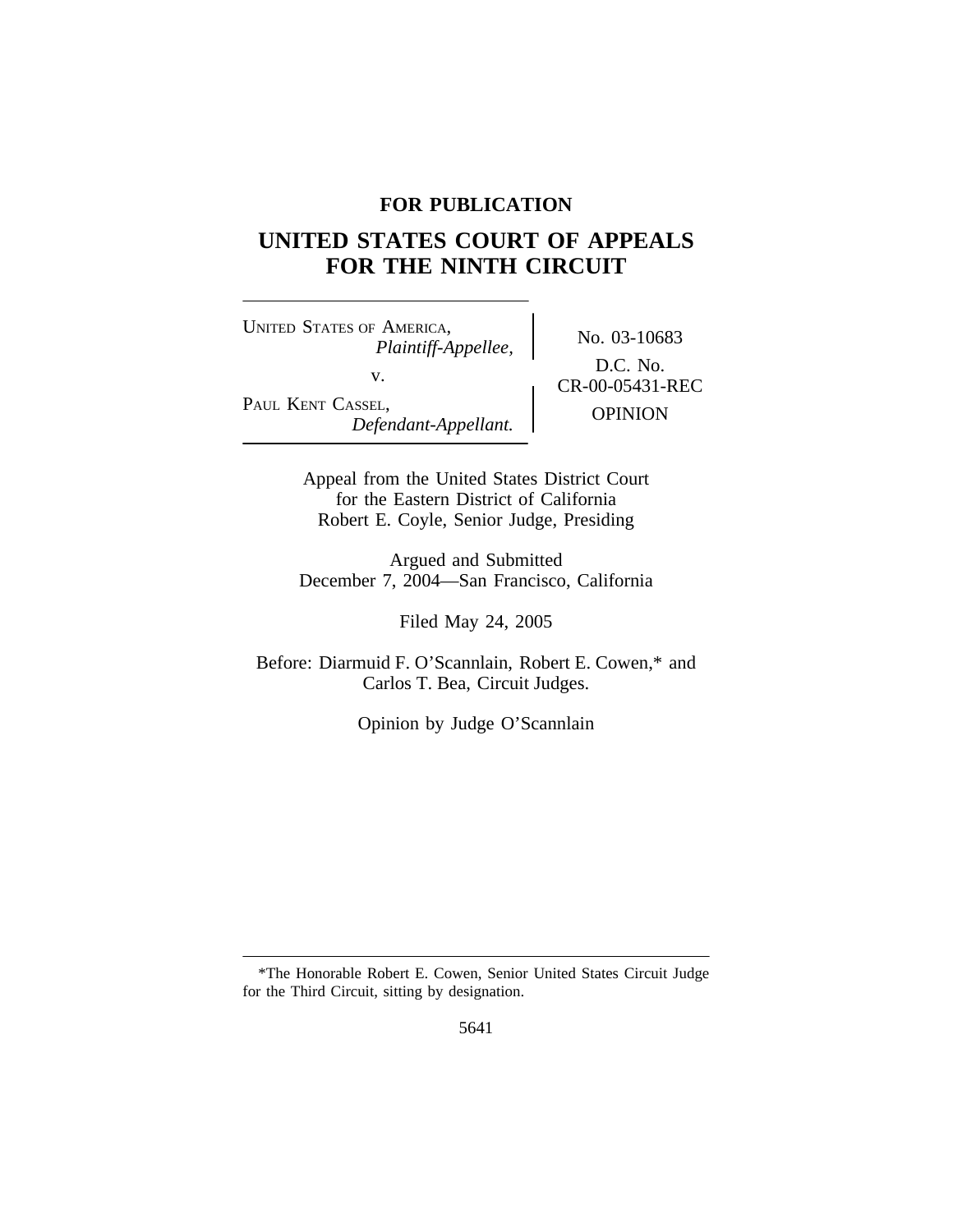## **COUNSEL**

Joan Jacobs Levie, Fresno, California, argued the cause for the appellant.

Jonathan B. Conklin, U.S. Attorney's Office, Fresno, California, argued the cause for the appellee. McGregor W. Scott, U.S. Attorney's Office, Fresno, California, was on the brief.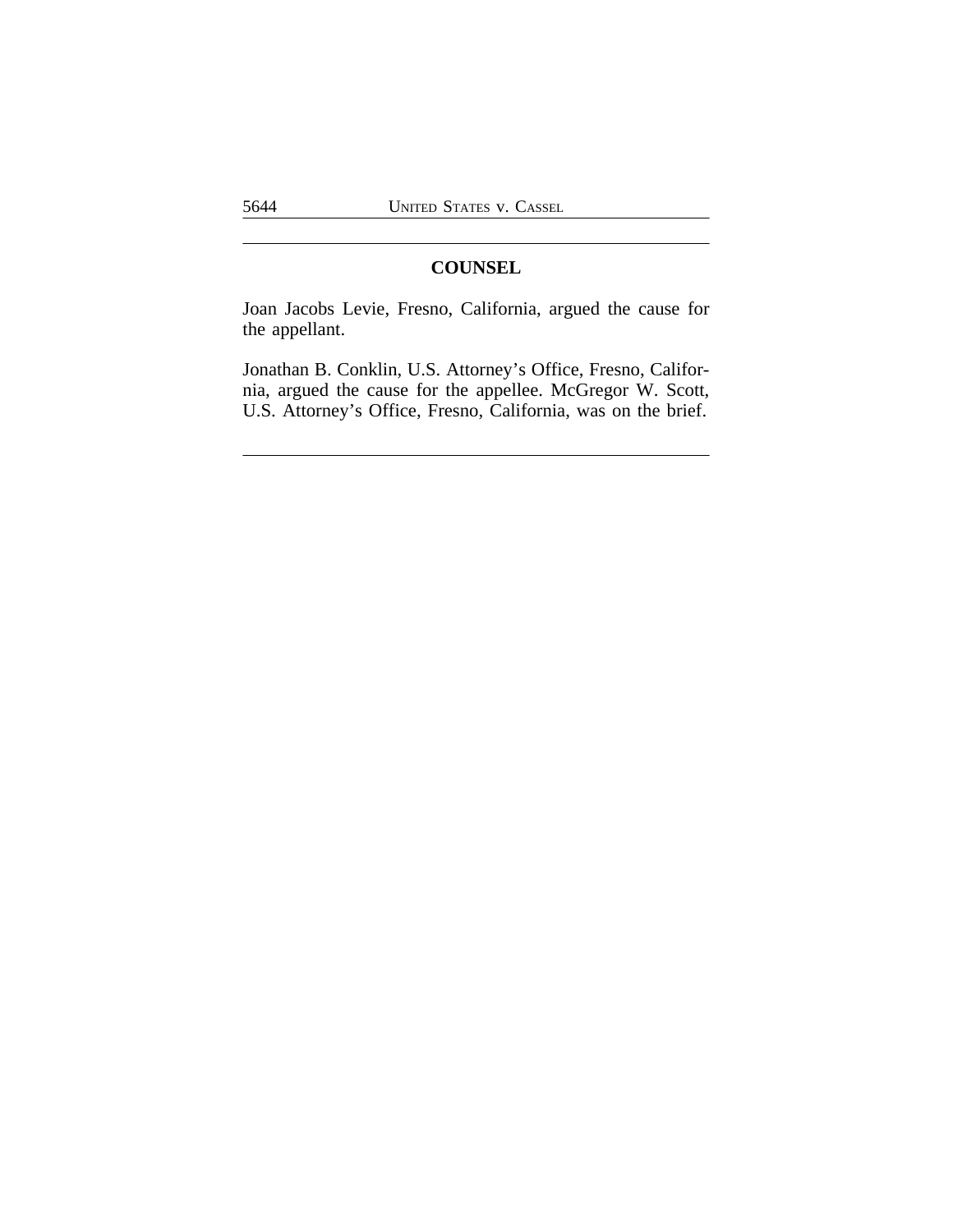#### **OPINION**

#### O'SCANNLAIN, Circuit Judge:

We must decide whether the First Amendment permits the government to punish a threat without proving that it was made with the intent to threaten the victim.

I

In early 1998, Paul Kent Cassel and his girlfriend, Anastasia Kafteranis, were living on property owned by Kafteranis and located near Randsburg, California, in the Mojave Desert. The federal government owned several lots near Kafteranis's property and it sought to sell them, acting through the Bureau of Land Management (BLM). Cassel apparently liked his privacy, though, and was not about to let neighbors move in without doing what he could to stop them.

Arthur and Alice Rinard, a married couple, were interested in buying one of the government lots, and in January 1998 they visited the property to look around. As they were walking around, Cassel approached them. He was accompanied by two of his dogs. One of the dogs—a certain "Mr. Mooch Face"—was extremely ugly and at least somewhat aggressive, probably because it had once been run over by a car. Cassel began a conversation with the Rinards that would continue over the following two days. Cassel's participation in the conversation consisted mostly of providing the Rinards with a series of dramatic reasons why the property that the Rinards were considering was quite undesirable. Cassel claimed, among other things, that the government's maps misidentified the boundaries between the various lots; that bidding on one of the lots—lot 107—was pointless because Cassel and Kafteranis were going to purchase it no matter what the cost; that it would cost at least twenty thousand dollars to get the permits needed to build a residence on the property; that the surrounding area was inhabited by child molesters, murderers,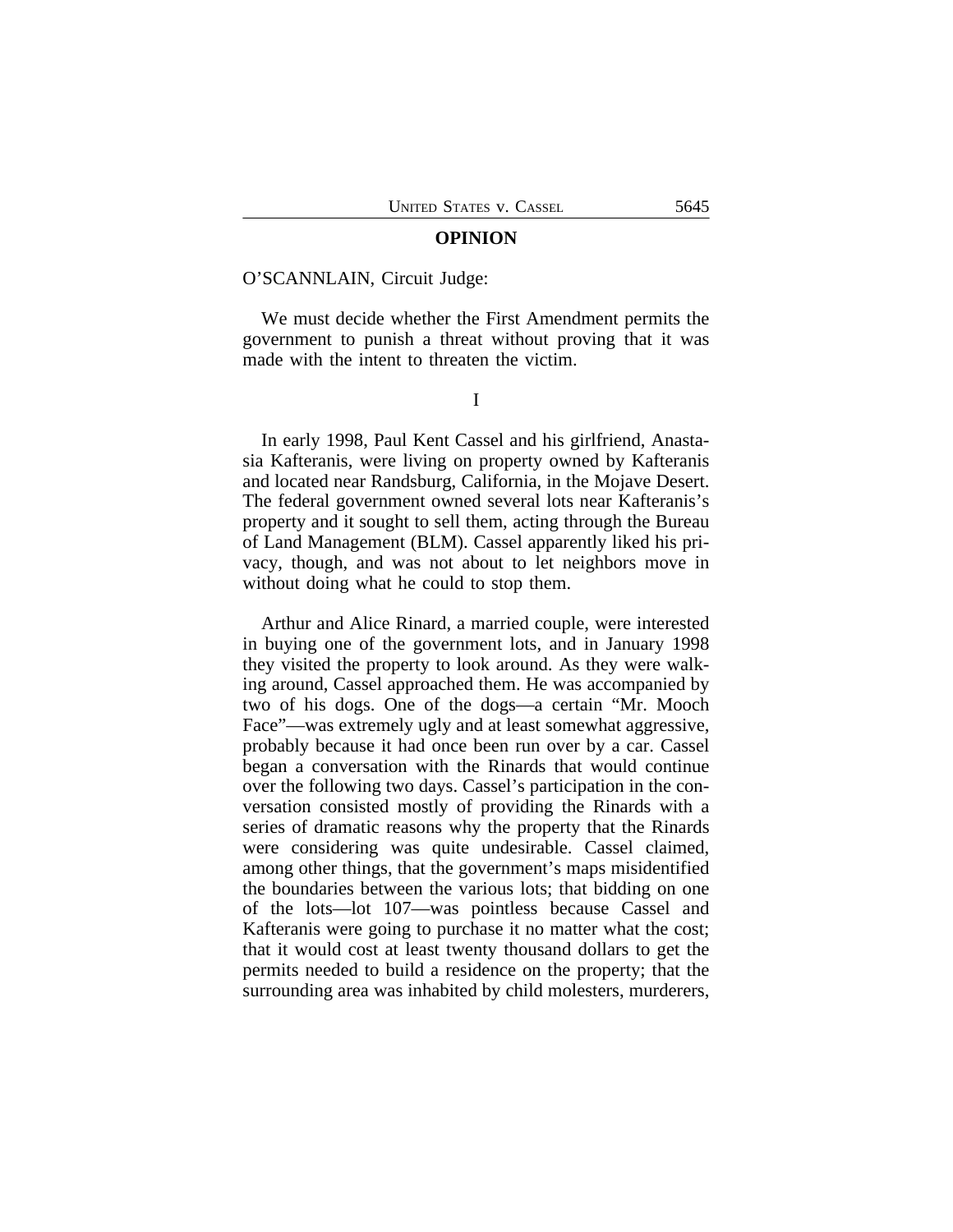producers of illegal drugs, devil-worshipers, and witches; that the ground was a toxic waste dump contaminated with cyanide; that local law enforcement officials were corrupt; that mining explosions had damaged Kafteranis's own house; and that a neighbor had developed a disease known as "silica lung."

Cassel invited the Rinards to join him and Kafteranis for dinner, and despite his generally unneighborly demeanor, they agreed. Cassel kept up his invective during the meal, and his dogs continued to appear aggressive. He ultimately succeeded in dissuading the Rinards from purchasing the lot they had been considering—not, according to Mr. Rinard's testimony, because they believed his stories about nearby witches, but because they did not want Cassel as a neighbor. The Rinards told the BLM about their conversations with Cassel, and Mr. Rinard informed the BLM that while he did not feel personally intimidated by Cassel, he believed that others might.

About a month later, another couple, Mickey and Terry Goodin, came to visit two of the lots. Again Cassel greeted the couple, this time accompanied by only one of his dogs. Cassel's conversation with the Goodins proceeded along the same lines as his earlier conversation with the Rinards. He referred to the BLM as "crooks" and threw in at least one less polite term to boot; he described the toxic waste dump, the child molesters, the drug labs, the devil worshipers, and the cyanide in the ground. Mr. Goodin found Cassel obnoxious and could tell he did not want neighbors. He testified that Cassel told him "that if I [Goodin] tried to build anything on Lot 107, that it would definitely burn. He would see to that. That if I left anything there, it would be stolen, vandalized. He would see to that." Cassel denied making that statement. The Goodins ended up buying a lot about a quarter of a mile from Kafteranis's property, but Mr. Goodin testified that he did not bid on lot 107 because of Cassel's threat to burn any house the Goodins might build. Kafteranis eventually purchased lot 107 at auction.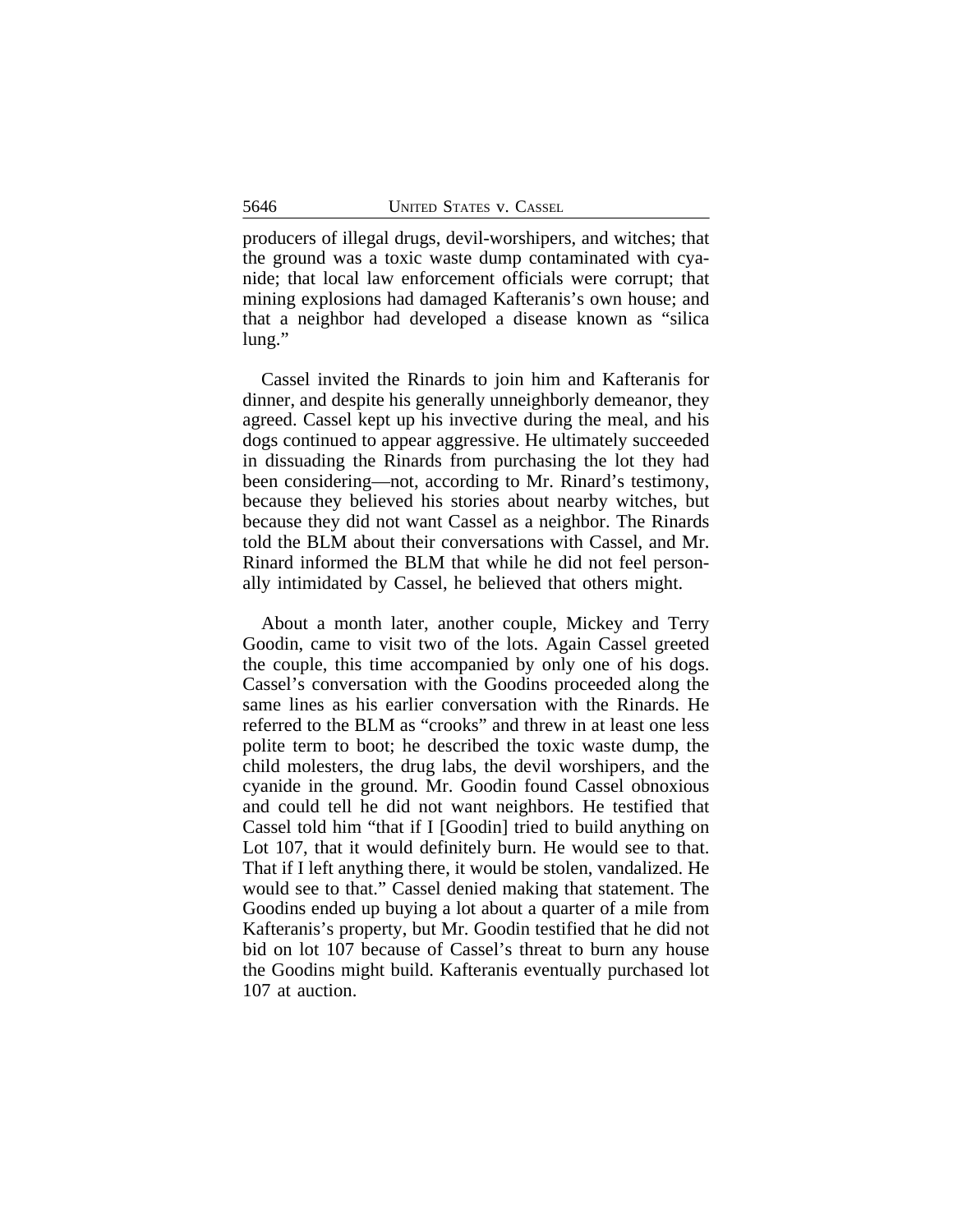UNITED STATES V. CASSEL 5647

In November 2000, Cassel was charged in the Eastern District of California with two counts of interfering with a federal land sale under 18 U.S.C. § 1860 and two counts of witness tampering under 18 U.S.C. § 1512(c). In April 2001, the government filed a superseding information dropping one of the witness tampering counts. Cassel was tried before a magistrate judge by his consent, and a jury convicted Cassel on all remaining charges.

In September 2001, before his sentencing hearing, Cassel wrote a letter to the magistrate judge requesting new counsel. The court denied that request after a hearing and sentenced Cassel to five months' imprisonment and 150 days of home confinement. Cassel appealed to the district court, which affirmed his conviction and sentence. This appeal timely followed.

## II

Cassel argues that the statute under which he was convicted, 18 U.S.C. § 1860, is facially unconstitutional, both because it punishes constitutionally protected speech<sup>1</sup> and because it is unconstitutionally vague. He further contends that the trial court erroneously instructed the jury and improp-

**<sup>1</sup>**Cassel divides this argument in two, arguing first that the statute is "overbroad" and then that it is unconstitutional "as applied." His dichotomous terminology, however, is merely a gloss on a single substantive argument—namely, that any prosecution under § 1860 would be unconstitutional because the statute fails to require proof that the defendant acted with a *mens rea* sufficient to place his conduct outside the protection of the First Amendment. Accordingly, we treat his argument as a facial challenge to § 1860 based not in overbreadth but on the claim that the statute is unconstitutional in all its applications. *See Foti v. City of Menlo Park*, 146 F.3d 629, 635 (9th Cir. 1998) ("An ordinance may be facially unconstitutional in one of two ways: either it is unconstitutional in every conceivable application, or it seeks to prohibit such a broad range of protected conduct that it is unconstitutionally overbroad." (internal quotation marks and ellipses omitted)).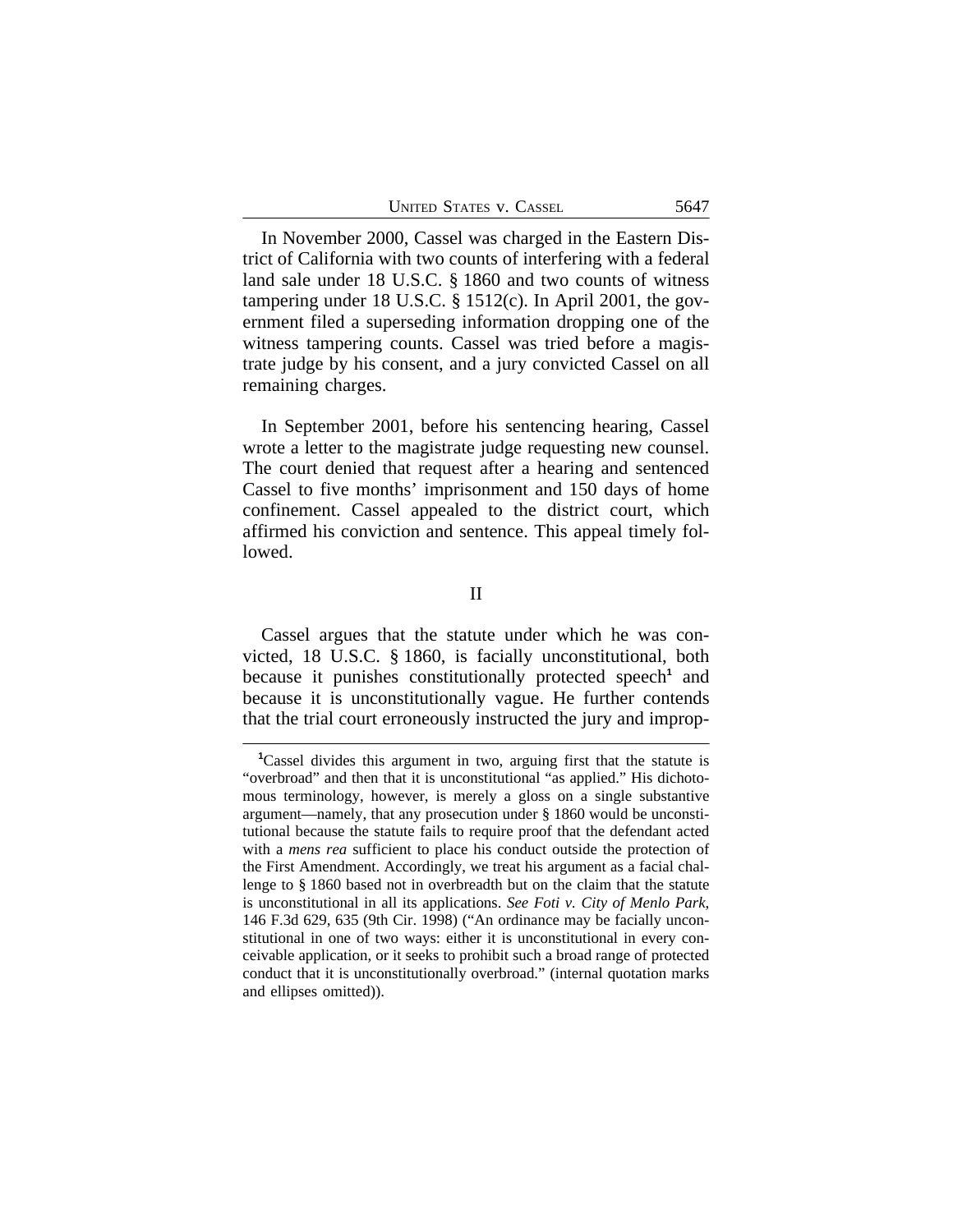erly denied his request for new counsel. We consider these claims in turn.**<sup>2</sup>**

## A

**[1]** 18 U.S.C. § 1860 punishes, in relevant part, "[w]hoever, by intimidation . . . hinders, prevents, or attempts to hinder or prevent, any person from bidding upon or purchasing any tract of" federal land at public sale. Cassel argues that this language criminalizes a wide range of constitutionally protected speech merely because such speech has the effect intended or not—of "intimidati[ng]" a potential land buyer and thus making it more difficult for the government to sell its land.

1

As an initial matter, we must consider what level of scrutiny we are to apply to the statute. Its language is not addressed specifically to speech: rather, it criminalizes the act of interfering with a federal land sale "by intimidation," whether through speech or conduct. The government appears to contend, on that basis, that the statute should not be analyzed as a restriction on speech at all, but rather as a perfectly legitimate restriction on *conduct* that only incidentally restricts some speech. *Cf. United States v. Brice*, 926 F.2d 925, 931 (9th Cir. 1991) ("If conduct contains both speech and non-speech elements, and if Congress has the authority to regulate the non-speech conduct, incidental restrictions on freedom of speech are not constitutionally invalid."). But when the definition of a crime or tort embraces any conduct

<sup>&</sup>lt;sup>2</sup>Cassel also argues (1) that the evidence was insufficient to support his conviction, (2) that the magistrate judge erred by failing to make specific factual findings as to whether his disability (a heart condition) constituted an "extraordinary physical impairment" under U.S. Sentencing Guidelines § 5H1.4, and (3) that his sentence was based on facts not found by a jury beyond a reasonable doubt. Because we remand for a new trial, we do not reach these issues.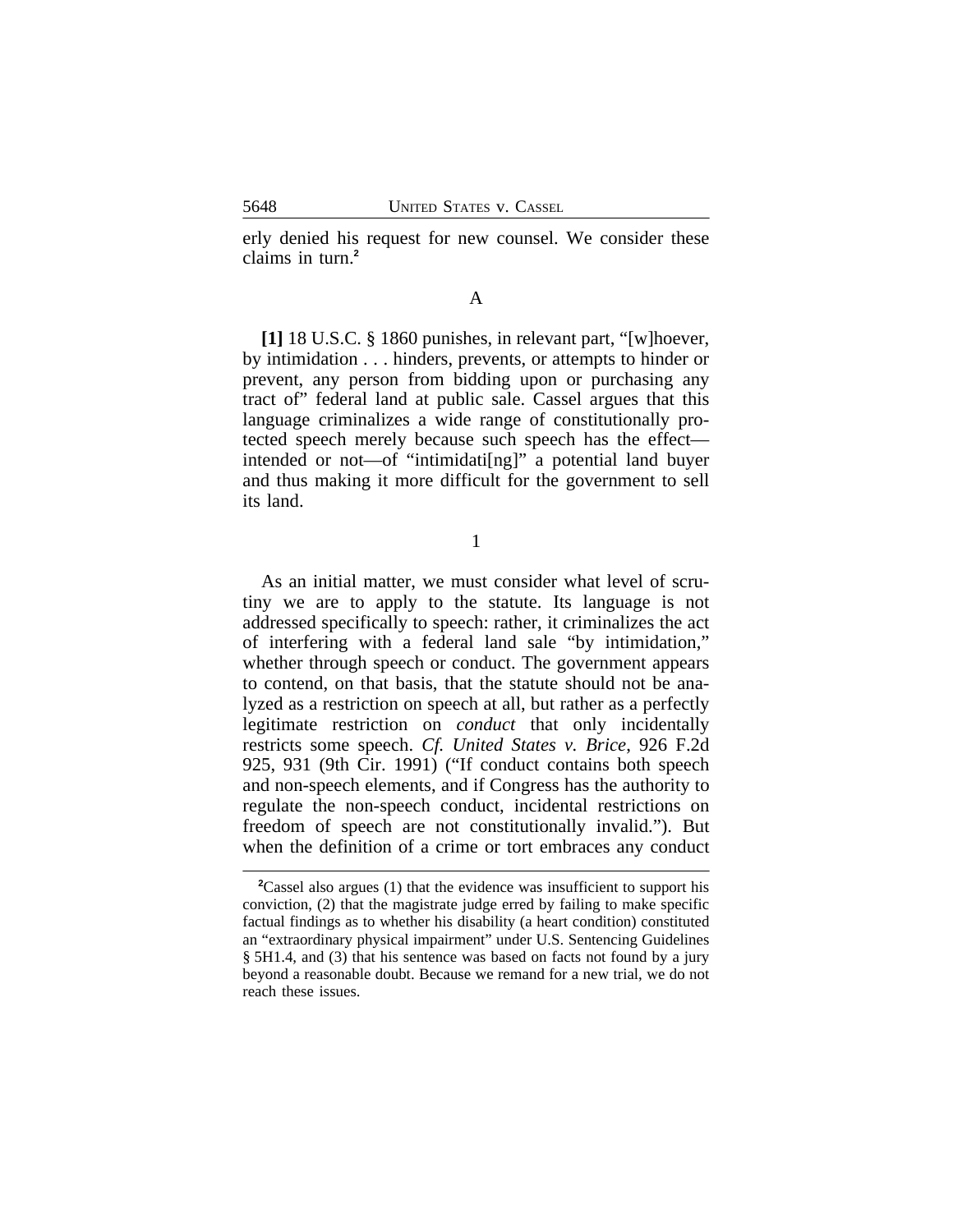UNITED STATES V. CASSEL 5649

that causes or might cause a certain harm, and the law is applied to speech whose communicative impact causes the relevant harm, we treat the law as content-based. *See, e.g.*, *Hustler Magazine v. Falwell*, 485 U.S. 46 (1988) (holding that "public figures and public officials" must show actual malice to prevail on a state-law tort claim for intentional infliction of emotional distress based on the defendant's speech). 18 U.S.C. § 1860 is just such a law: its prohibition applies to any conduct that causes the harm of interfering by intimidation with a public land sale. Since it was applied in this case to Cassel's speech (as well as his allegedly intimidating conduct, such as approaching the couples while accompanied by aggressive dogs), we treat it as content-based.

In arguing to the contrary, the government directs our attention to the Fifth Circuit's decision in *United States v. Hicks*, 980 F.2d 963 (5th Cir. 1992). In *Hicks*, the Fifth Circuit upheld a conviction under 49 U.S.C. App. § 1472(j), which prohibits "intimidat[ing] or threaten[ing]" a member of the crew onboard an airplane. The court held that "the statute reasonably regulates the time, place, and manner of speech, irrespective of its particular content. The content of passengers' speech is thus regulated only in an incidental fashion." *Hicks*, 980 F.2d at 971. Accordingly, it analyzed the statute under the deferential standard applied to content-neutral restrictions on speech.**<sup>3</sup>** *See id.* 

**[2]** We cannot agree with this analysis, however. "Time, place, and manner" restrictions regulate matters such as how loud speech can be, *see, e.g.*, *Ward v. Rock Against Racism*, 491 U.S. 781 (1989), or whether residents may place signs in their lawns, *see, e.g.*, *City of Ladue v. Gilleo*, 512 U.S. 43 (1994). These are issues that have nothing to do with the con-

**<sup>3</sup>**The *Hicks* court also noted that even if it analyzed the statute as a content-based regulation of speech, it would uphold the statute because of the compelling government interest in ensuring safety onboard airplane flights. *Hicks*, 980 F.2d at 971-72.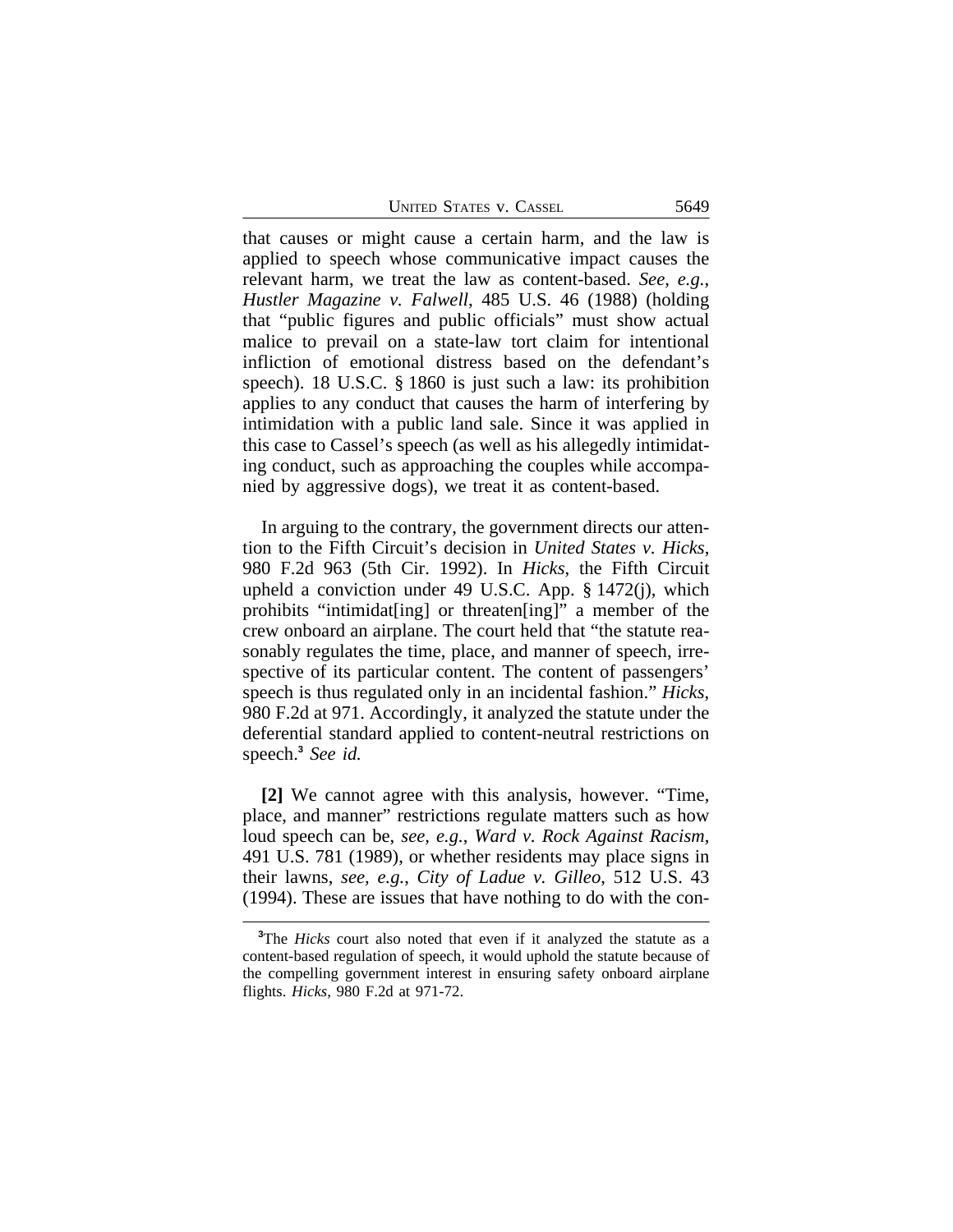tent of the speech. Excessively loud speech is objectionable whether it consists of rock music or nursery rhymes, and signs on lawns may be unsightly whether they advertise political candidates or a garage sale. In contrast, 18 U.S.C. § 1860 punishes speech precisely because of the "intimidat[ing]" message it contains. It must, therefore, be analyzed as a contentbased restriction on speech.

**[3]** Not all content-based restrictions on speech are unconstitutional, of course. The Supreme Court has recognized that certain categories of speech are of such low value and inflict such serious harm that they are outside the protection of the First Amendment. One such category is composed of "true threats." *See, e.g.*, *United States v. Hanna*, 293 F.3d 1080, 1084 (9th Cir. 2002) ("[T]he Court [has] left no doubt that true threats could be criminalized because they are not protected speech."). The government argues that § 1860 comports with the First Amendment because it only punishes speech that falls within this unprotected category. Cassel recognizes that true threats are unprotected, but he contends that only *intentional* threats are unprotected by the First Amendment and that the crime defined in § 1860 lacks the constitutionally necessary *mens rea* element of intent. We are thus faced with the question whether intent to threaten the victim is required in order for speech to fall within the First Amendment exception for threats.

As a preliminary matter, we should be clear about precisely what is at issue. On one hand, it is not in dispute that, to be convicted under § 1860, the defendant must intend the speech or conduct that has the effect of intimidating the potential land buyer. In other words—though it is almost too obvious to mention—a defendant whose involuntary epileptic fit caused him to appear menacing during a land auction, frightening off a potential buyer, would doubtless not have violated the statute. (We intimate no view as to whether this minimal element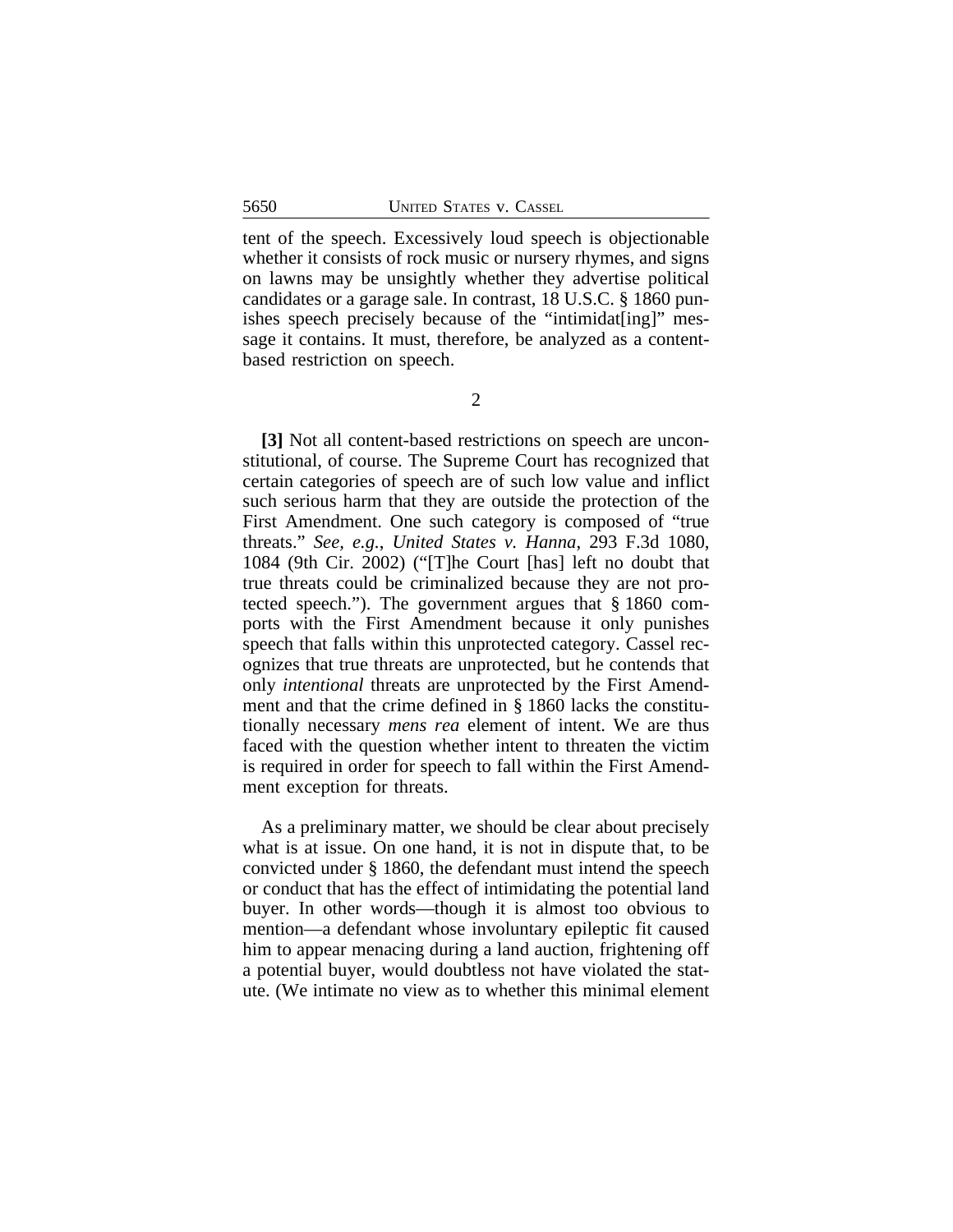of intent is required by the Constitution; the issue is not before us.)

On the other hand, no one now contends that the Constitution requires proof that the defendant intends to *carry out* the threat—that is, actually to inflict the harm that he has threatened. One of the chief evils wrought by a threat is its deleterious and coercive effect on the victim (and, here, in the consequent effect on the government's ability to sell its land), and that effect is not diminished merely because the defendant is bluffing. *See Roy v. United States*, 416 F.2d 874, 877 (9th Cir. 1969); *Virginia v. Black*, 538 U.S. 343, 359-60 (2003).

Rather, the disputed question is whether the government must prove that the defendant intended his words or conduct to be understood by the victim as a threat. Cassel argues that it must. The government's position is that mere negligence with regard to the victim's understanding is enough: in other words, speech is punishable if a reasonable person would understand it as a threat, whether or not the speaker meant for it to be so understood.

3

The Supreme Court has decided very few cases directly addressing the threat exception. For many years, its only significant pronouncement on the subject was its opinion in *Watts v. United States*, 394 U.S. 705 (1969). The defendant in *Watts* had announced at a public rally against the Vietnam War in 1966 that "[i]f they ever make me carry a rifle the first man I want to get in my sights is L.B.J." *Id.* at 706. He was convicted of violating 18 U.S.C. § 871(a), which prohibits "knowingly and willfully mak[ing] any threat to take the life of or to inflict bodily harm upon the President of the United States." *Id.* at 705 & n.\*. The Court overturned his conviction, holding that First Amendment principles required it to construe the term "threat" in the statute to exclude the sort of political hyperbole the defendant had used. *Id.* at 707-08. The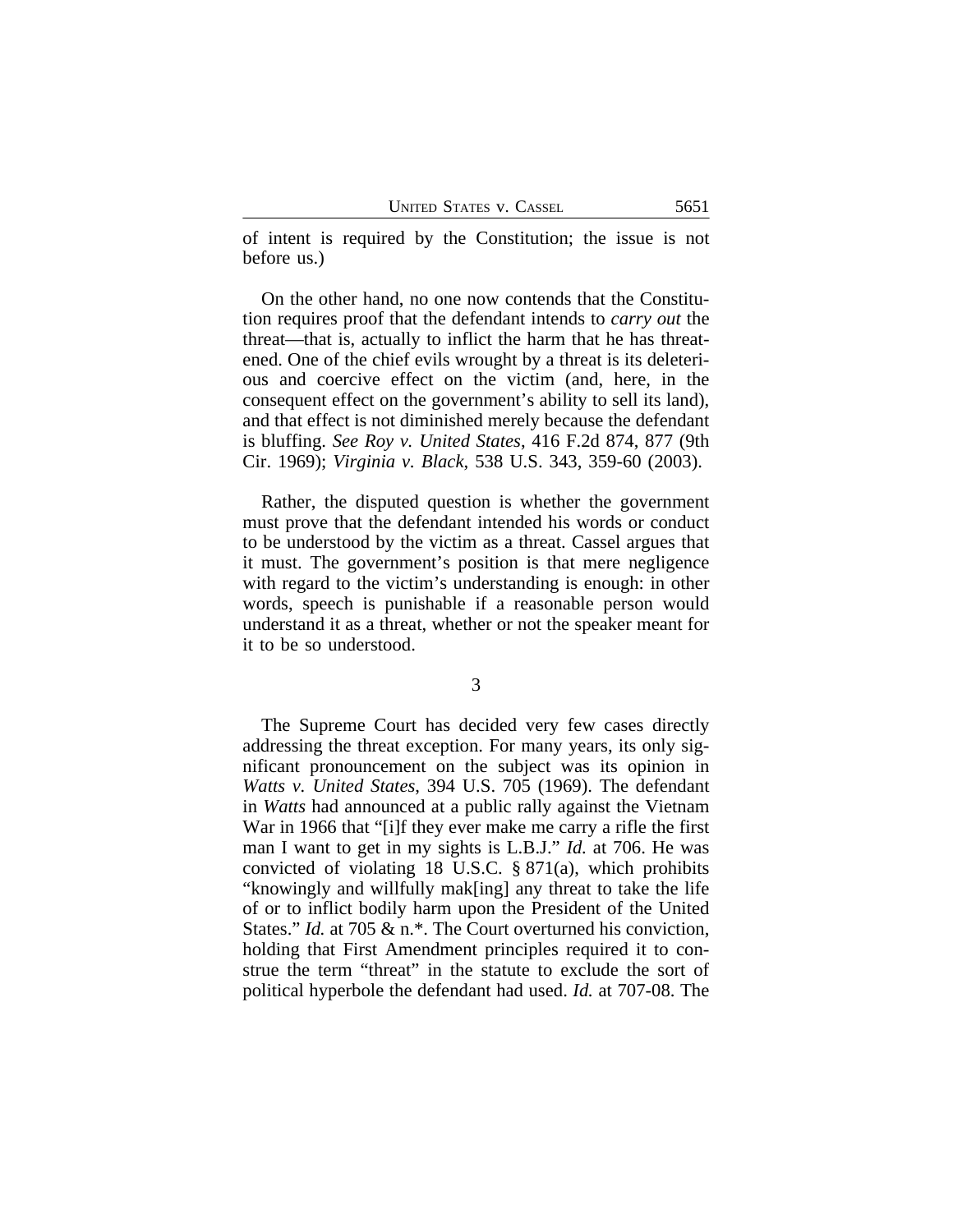Court declined to address the question of what *mens rea* requirement the statute imposed,**<sup>4</sup>** *see id.*, and so it did not explain whether intent to threaten is a necessary part of a constitutionally punishable threat.

Our own cases, it must be said, have not been entirely clear or consistent on that question. We have often held or implied that negligence is enough. In *Roy v. United States*, 416 F.2d 874 (9th Cir. 1969), we were called upon to answer the specific statutory question left unresolved by the Supreme Court in *Watts*: what degree of intent is required by 18 U.S.C. § 871(a)'s prohibition of "knowingly and willfully" communicating a threat against the President. Roy did not raise constitutional issues in his appeal, and we did not address them except to say, in a footnote, that "there does not appear to be a free speech issue in this case." *Roy*, 416 F.2d at 879 n.17. Nevertheless, as a matter of statutory construction, we held that the statute required

only that the defendant intentionally make a statement . . . under such circumstances wherein a reasonable person would foresee that the statement would be interpreted by those to whom the maker communicates the statement as a serious expression of an intention to inflict bodily harm upon . . . the President, and that the statement not be the result of mistake, duress, or coercion.

<sup>&</sup>lt;sup>4</sup>The Court noted that the D.C. Circuit's opinion affirming the conviction apparently rested on the belief that a threat was made "willfully" within the statute's meaning if "the speaker voluntarily uttered the charged words with an apparent determination to carry them into execution." *Watts*, 394 U.S. at 707 (internal quotation marks omitted). The Court noted that it had "grave doubts" about that construction, citing Judge Skelly Wright's dissent in the Court of Appeals, which would have held, on constitutional grounds, that the statute required both a subjective intent to carry out the threat and an objective manifestation of that intent. *See id.* (citing *Watts v. United States*, 402 F.2d 676, 686-93 (D.C. Cir. 1968) (Skelly Wright, J., dissenting)).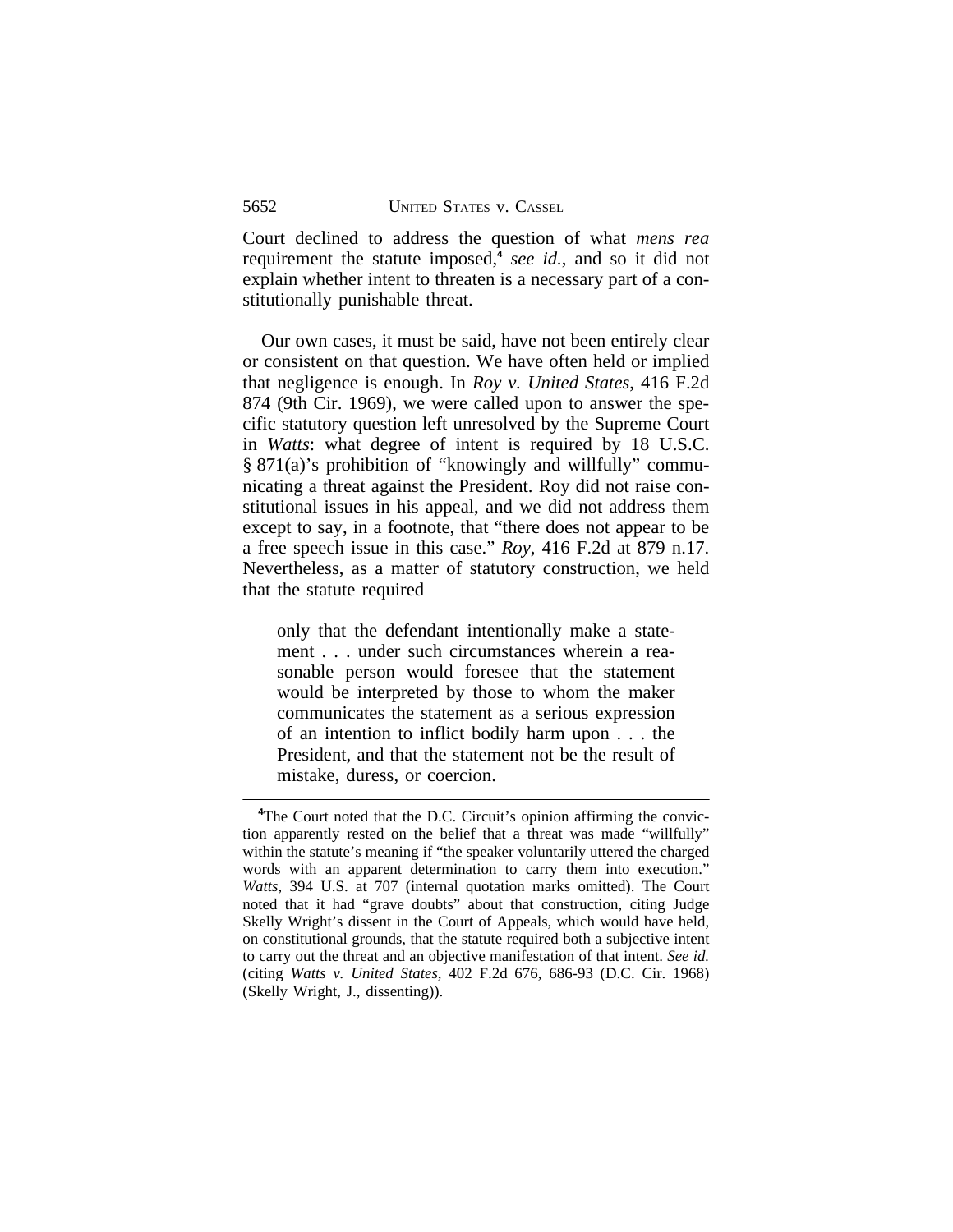*Id.* at 877-78. The reference to a "reasonable person" makes clear that we were describing a negligence standard, with no requirement of actual intent to threaten. We subsequently reaffirmed *Roy*'s holding in *United States v. Hanna*, 293 F.3d 1080 (9th Cir. 2002), and stated clearly that "*Roy*'s 'reasonable speaker' standard does not violate the First Amendment." *Id.* at 1084.

In *United States v. Orozco-Santillan*, 903 F.2d 1262 (9th Cir. 1990), we upheld the defendant's conviction for threatening a federal law enforcement officer under 18 U.S.C.  $§ 115(a)(1)(B)$ . We were not primarily concerned with constitutional questions, but we observed that "[a] 'true' threat, where a reasonable person would foresee that the listener will believe he will be subjected to physical violence upon his person, is unprotected by the first amendment." *Orozco-Santillan*, 903 F.2d at 1266. Again, our reference to a "reasonable person" seems to suggest that the First Amendment permits punishing a threat made with only negligence as to the statement's threatening character.**<sup>5</sup>** *See also Wurtz v. Risley*, 719 F.2d 1438, 1441 (9th Cir. 1983) (stating that "implicit in the nature of . . . punishable threats is a reasonable tendency to produce in the victim a fear that the threat will be carried out" and holding that a Montana statute was overbroad because it contained no such requirement); *cf. United States v. Meeker*, 527 F.2d 12 (9th Cir. 1975) (holding, without mentioning constitutional issues, that 49 U.S.C. App. § 1472(j), which prohibits "intimidat[ing] or threaten[ing]" a crew member onboard an airplane "so as to interfere with the performance" of the crew member's duties, does not require specific intent to interfere with the crew member's performance).

Yet at other times the language of our cases has suggested that intent is required. In *United States v. Gilbert*, 813 F.2d

**<sup>5</sup>**The statute, however, explicitly included "intent to . . . intimidate" as an element of the crime, *Orozco-Santillan*, 903 F.2d at 1265, so our implication that negligence suffices was perhaps dictum.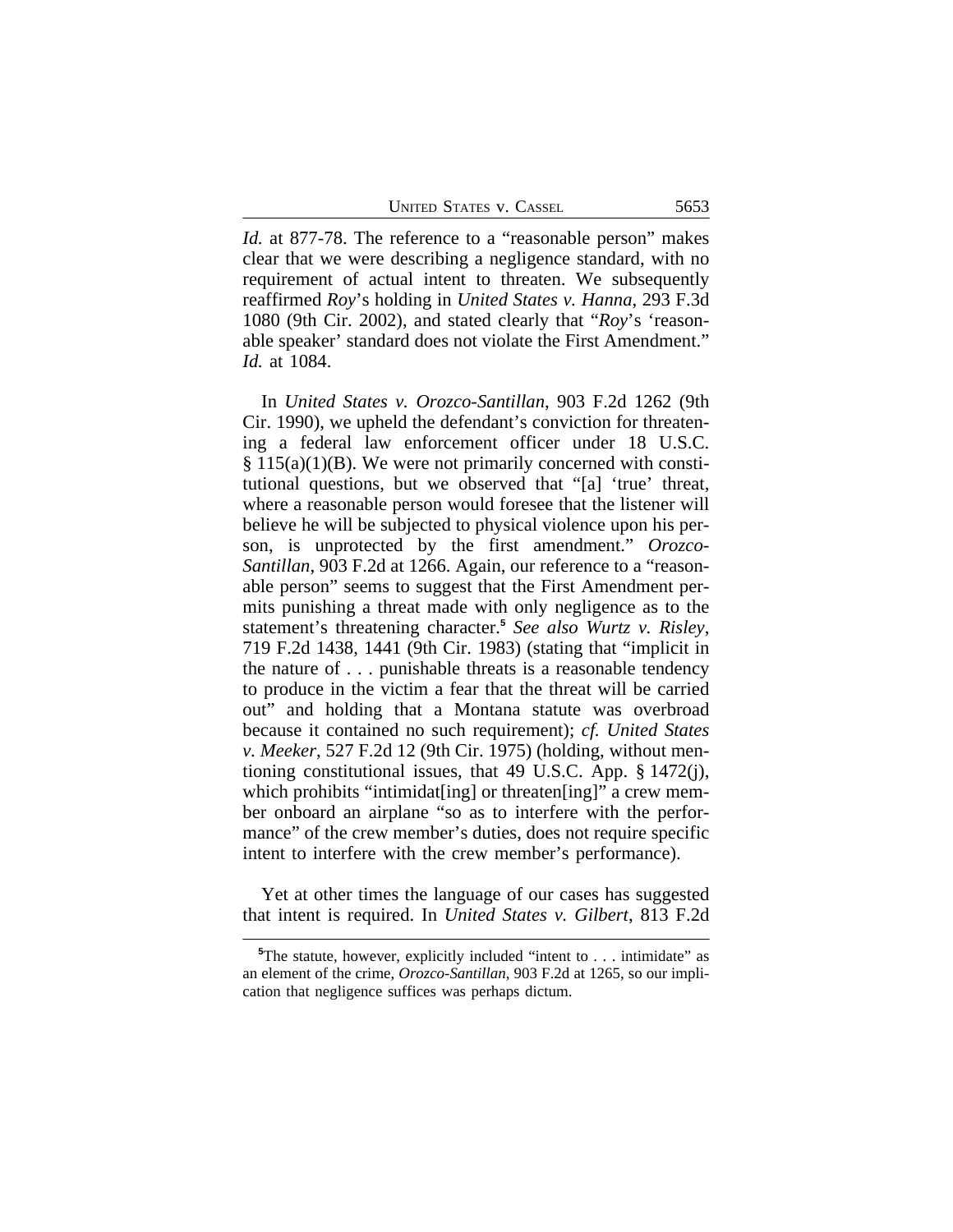1523 (9th Cir. 1987), we upheld, against an overbreadth challenge, a provision of the Fair Housing Act that criminalizes "willfully . . . intimidat[ing]" anyone for various reasons related to racial discrimination in housing. *See* 42 U.S.C. § 3631. A conviction under the statute requires proof that the defendant specifically intended "to injure, intimidate or interfere with the victim." *See, e.g.*, *United States v. McInnis*, 976 F.2d 1226, 1230 (9th Cir. 1992). Addressing Gilbert's First Amendment challenge to § 3631, we observed that "the element of intent specified in section 3631 [is] the determinative factor separating protected expression from unprotected criminal behavior." *Gilbert*, 813 F.2d at 1529; *see also id.* ("[T]he statute's requirement of intent to intimidate serves to insulate the statute from unconstitutional application to protected speech."). That language seems to imply that a subjective "intent to intimidate" (or intent to threaten) is necessary before a threat can constitutionally be punished. *Cf. United States v. Twine*, 853 F.2d 676 (9th Cir. 1988) (holding, without discussing constitutional issues, that subjective intent to threaten is necessary to a conviction under 18 U.S.C. §§ 875(c) and 876, which punish threats to kidnap or injure another person).

On one occasion, we seemed to advocate both positions within the confines of a single opinion. In *Planned Parenthood of the Columbia/Willamette, Inc. v. American Coalition of Life Activists*, 290 F.3d 1058 (9th Cir. 2002) (en banc), we rejected a First Amendment challenge to the Freedom of Access to Clinics Entrances Act (FACE), 18 U.S.C. § 248, which provides a right of action against whoever by "threat of force . . . intentionally intimidates any person because that person is or has been . . . providing reproductive health services." 18 U.S.C.  $\S$   $248(a)(1)$ , (c)(1)(A). In the course of holding that FACE does not require intent or ability to *carry out* the threat, we repeated our statement in *Orozco-Santillan* that "[a] true threat, that is one where a reasonable person would foresee that the listener will believe he will be subjected to physical violence upon his person, is unprotected by the first amendment." *Planned Parenthood*, 290 F.3d at 1075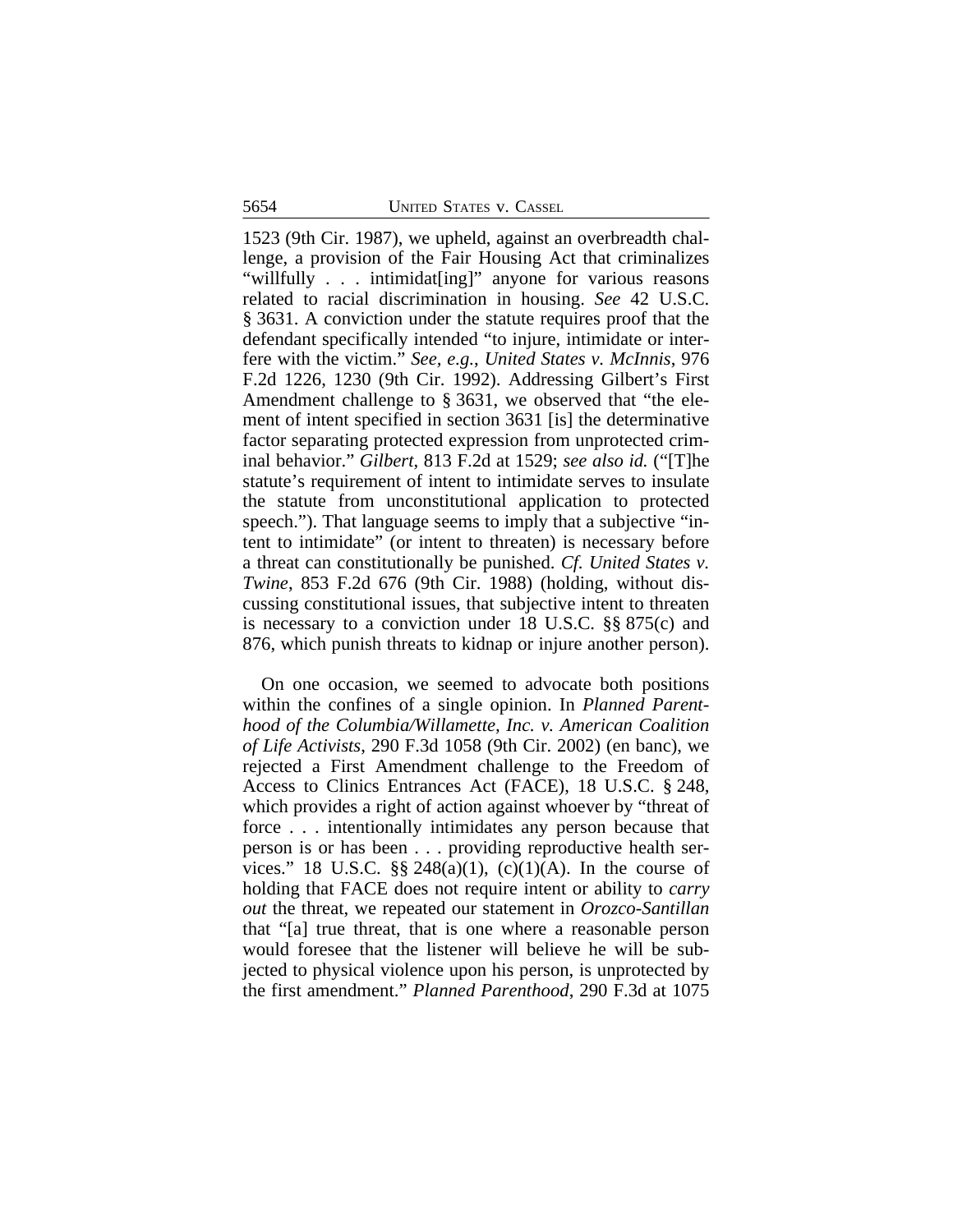UNITED STATES V. CASSEL 5655

(quoting *Orozco-Santillan*, 903 F.2d at 1265). We also wrote that "the only intent requirement for a true threat is that the defendant intentionally or knowingly communicate the threat." **6** *Id.* Thus far, someone reading our decision in that case would think our holding was clear: no subjective intent to threaten is necessary. Indeed, one of the dissents described the majority's holding in just that way. *Id.* at 1108 n.9 (Berzon, J., dissenting) ("The majority opinion does not appear to embrace any such subjective intent standard as a *constitutional* requirement . . . .").

Yet our opinion in *Planned Parenthood* also noted that the statute in question contained an *explicit* requirement of intent to threaten (or "intent to intimidate"), and we cited *Gilbert* for the proposition that "the requirement of intent to intimidate serves to insulate the statute from unconstitutional application to protected speech." *Id.* at 1076 (quoting *Gilbert*, 813 F.2d at 1529). Moreover, we observed that "the requirement of intent to intimidate cures whatever risk there might be of overbreadth." *Id.* at 1079. And we wrote that the reasonableperson definition of a true threat, "*coupled with the statute's requirement of intent to intimidate*, comports with the First Amendment." *Id.* at 1088 (emphasis added). In these passages we seemed to hold—or at least keep open the possibility that subjective intent to threaten *is* necessary. *But see Hanna*,

**<sup>6</sup>**On its face, that language might be ambiguous as to whether it is the communication itself or its threatening nature that the defendant must intend, but at least one of the cases we cited in support of the statement clearly held that the First Amendment imposes no requirement of subjective intent to threaten. *Id.* (citing *United States v. Francis*, 164 F.3d 120, 123 (2d Cir. 1999) (holding that "the government need not prove that a defendant intended his communication to be threatening")). The other cases we cited also affirmed an objective standard, but were primarily concerned with rejecting any requirement of intent to *carry out* the threat. *See id.* (citing *United States v. Miller*, 115 F.3d 361, 363-64 (6th Cir. 1997); *United States v. Aman*, 31 F.3d 550, 553-56 (7th Cir. 1994); *United States v. Patrick*, 117 F.3d 375, 377 (8th Cir. 1997); *United States v. Martin*, 163 F.3d 1212, 1215-16 (10th Cir. 1998)).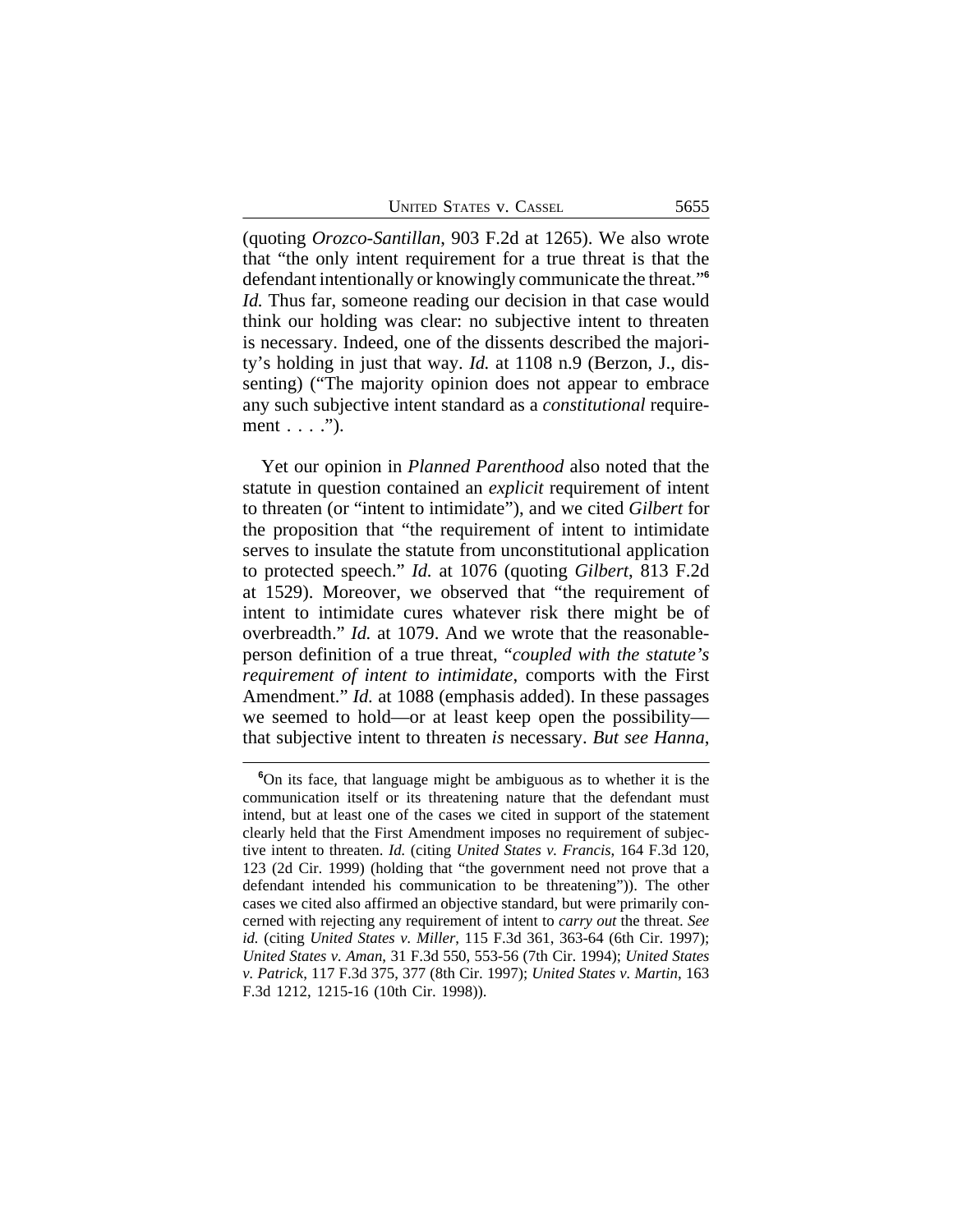293 F.3d at 1084 (citing *Planned Parenthood* for the proposition that subjective intent is unnecessary).

4

We need not delve deeper into the vagaries of our own case law. For in an opinion more recent than any of our relevant cases, the Supreme Court revisited the topic of threats and the First Amendment. In *Virginia v. Black*, 538 U.S. 343 (2003), the Court held that it does not violate the Constitution for a state to prohibit burning a cross with the intent to intimidate. The state of Virginia had enacted a statute providing as follows:

It shall be unlawful for any person or persons, with the intent of intimidating any person or group of persons, to burn, or cause to be burned, a cross on the property of another, a highway or other public place. . . . Any such burning of a cross shall be prima facie evidence of an intent to intimidate a person or group of persons.

Va. Code Ann. § 18.2-423 (1996). The Supreme Court of Virginia consolidated the appeals of three people convicted under this statute and held the statute unconstitutional on its face on the grounds that, although it punishes speech within the generally unprotected category of true threats, it "selectively chooses only cross burning because of its distinctive message." *Black v. Virginia*, 553 S.E.2d 738, 744 (2001). The U.S. Supreme Court disagreed, holding that a state may single out "cross burnings done with the intent to intimidate" for punishment because "burning a cross is a particularly virulent form" of threat. *Black*, 538 U.S. at 363. "Thus, just as a State may regulate only that obscenity which is the most obscene due to its prurient content, so too may a State choose to prohibit only those forms of intimidation that are most likely to inspire fear of bodily harm." *Id.*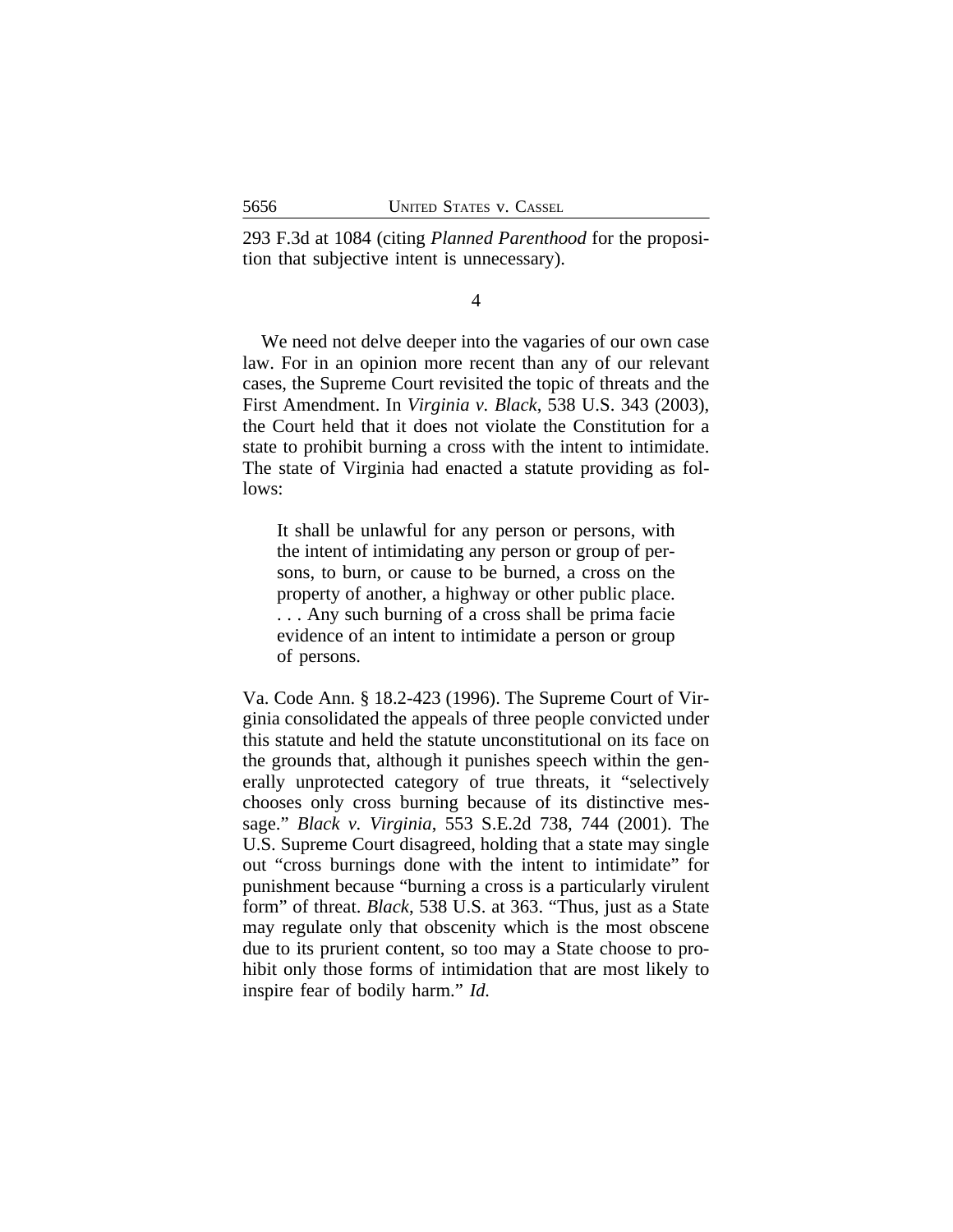**[4]** The Court laid great weight on the intent requirement. It offered this definition of unprotected "true threats" and "intimidation":

"True threats" encompass those statements where the speaker means to communicate a serious expression of an intent to commit an act of unlawful violence to a particular individual or group of individuals. The speaker need not actually intend to carry out the threat. . . . Intimidation in the constitutionally proscribable sense of the word is a type of true threat, where a speaker directs a threat to a person or group of persons with the intent of placing the victim in fear of bodily harm or death.

*Id.* at 359-60 (citations omitted). The clear import of this definition is that only *intentional* threats are criminally punishable consistently with the First Amendment. First, the definition requires that "the speaker means to communicate . . . an intent to commit an act of unlawful violence." A natural reading of this language embraces not only the requirement that the communication itself be intentional, but also the requirement that the speaker intend for his language to *threaten* the victim.

The Court's insistence on intent to threaten as the *sine qua non* of a constitutionally punishable threat is especially clear from its ultimate holding that the Virginia statute was unconstitutional precisely because the element of intent was effectively eliminated by the statute's provision rendering *any* burning of a cross on the property of another "prima facie evidence of an intent to intimidate." At the trial of one of the petitioners, the jury had been instructed that "[t]he burning of a cross, by itself, is sufficient evidence from which you may infer the required intent." *Id.* at 364. This language mirrored Virginia's Model Jury Instruction for the statute, *see* Va. Model Jury Instructions, Criminal, Instruction No. 10.250 (1998 & Supp. 2001), and the Supreme Court of Virginia had not disavowed the instruction; accordingly, Justice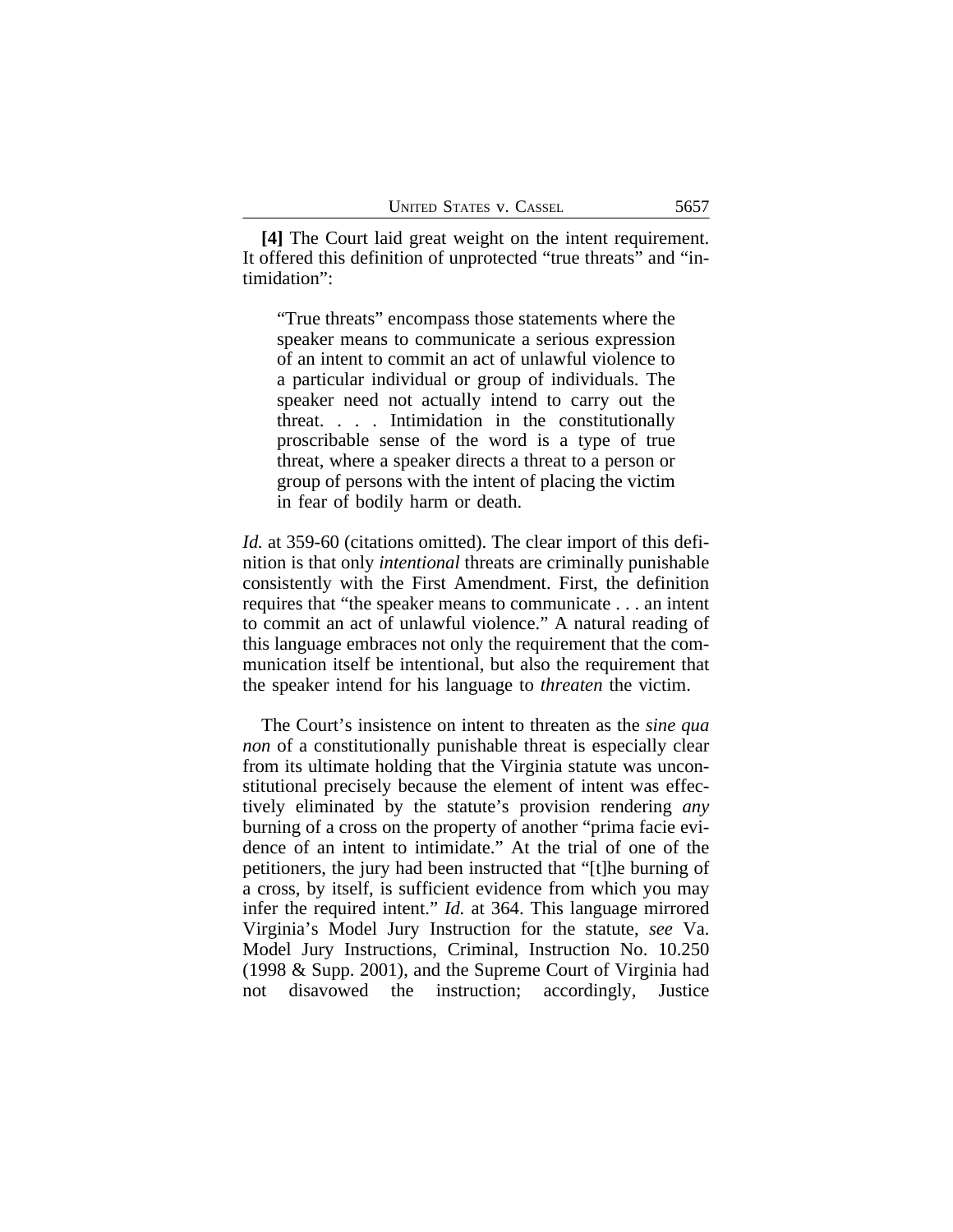O'Connor's plurality opinion held the Court bound by the instruction's interpretation of the provision. *Id.* at 364-65.

Because the prima facie evidence provision makes it unnecessary for the government actually to prove the defendant's intent, the plurality held that the statute violated the First Amendment. *See id.* at 365 ("[T]he prima facie provision strips away the very reason why a State may ban cross burning with the intent to intimidate."). Its holding thus affirms our own dictum—not always adhered to in our cases—that "the element of intent [is] the determinative factor separating protected expression from unprotected criminal behavior." *United States v. Gilbert*, 813 F.2d 1523, 1529 (9th Cir. 1987). The Court emphasized that the very "same act" "may mean that a person is engaging in constitutionally proscribable intimidation [or] only that the person is engaged in core political speech." *Black*, 538 U.S. at 365. "[A] burning cross is not always intended to intimidate," the Court noted, and when it is not so intended it may not be punished as a threat. *Id.*; *see also id.* at 366 (noting that the prima facie provision "does not distinguish between a cross burning done with the *purpose* of creating anger or resentment and a cross burning done with the *purpose* of threatening or intimidating a victim" (emphasis added)); *id.* at 367 ("The . . . provision . . . ignores all of the contextual factors that are necessary to decide whether a particular cross burning is intended to intimidate. The First Amendment does not permit such a shortcut.").

Although Justice O'Connor's opinion was only for a four-Justice plurality of the Court, each of the other opinions with the possible exception of Justice Thomas's dissent takes the same view of the necessity of an intent element. Justice Scalia agreed that the Virginia statute was unconstitutional insofar as it failed to require the state to prove the defendant's intent. *Id.* at 368 (Scalia, J., concurring in part, concurring in the judgment in part, and dissenting in part). He disagreed only with the Court's facial invalidation of the statute; instead, he would have permitted case-by-case challenges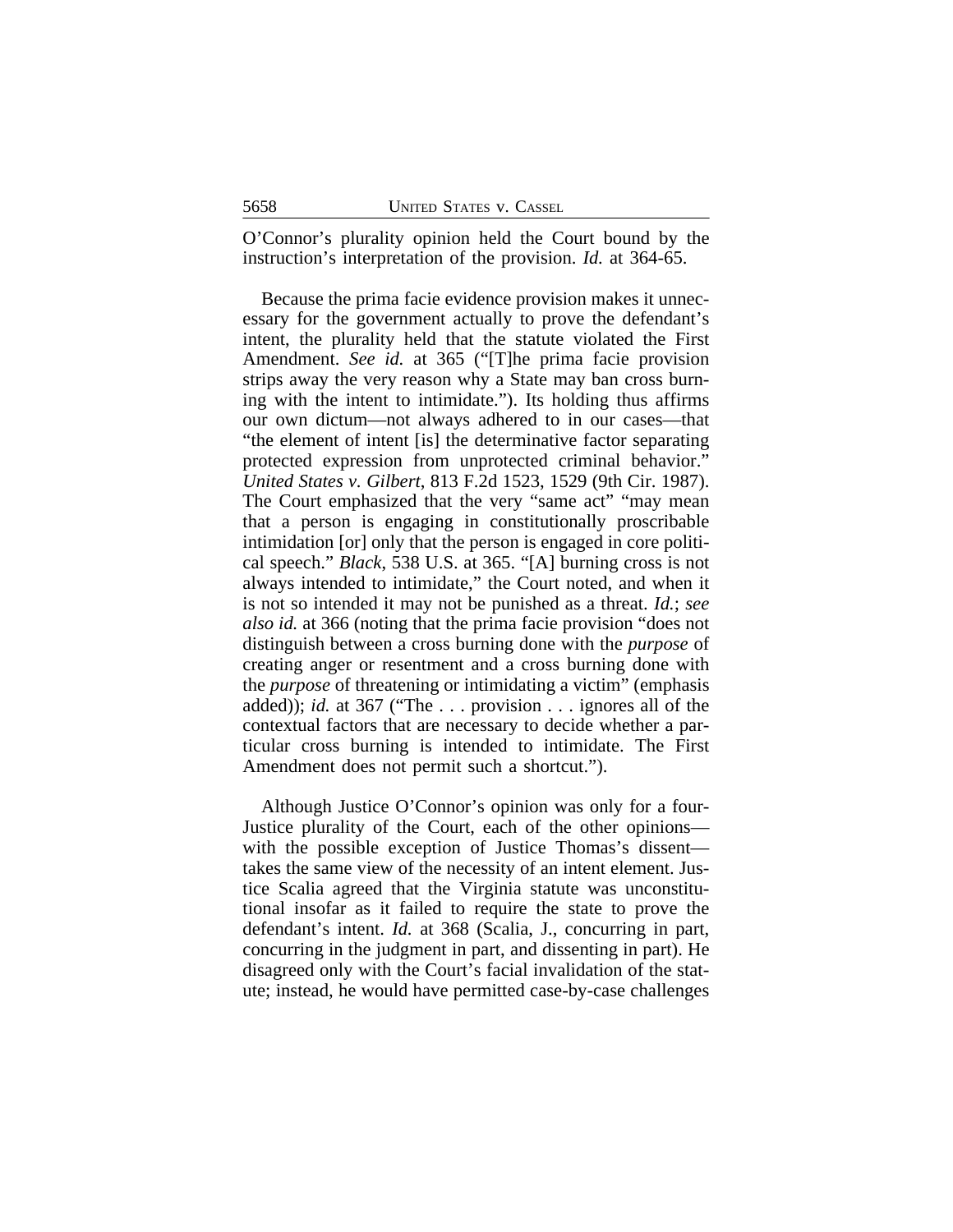| UNITED STATES V. CASSEL | 5659 |
|-------------------------|------|
|-------------------------|------|

to convictions in which the prima facie provision operated to remove the state's burden to prove intent. *Id.* at 372-73.

Justice Souter, joined by Justices Kennedy and Ginsburg, agreed that the prima facie evidence provision rendered the statute facially unconstitutional because it effectively eliminated the intent requirement. *Id.* at 385 (Souter, J., concurring in the judgment in part and dissenting in part) (noting that "the symbolic act of burning a cross . . . is consistent with both intent to intimidate and intent to make an ideological statement"). He disagreed only with the plurality's holding that the Virginia Supreme Court could, on remand, apply a narrowing construction to the prima facie evidence provision and thus save the statute as a whole from facial unconstitutionality. *Id.* at 387.

Justice Thomas dissented outright; he would have held that the statute reaches only conduct, not expression, and thus raises no First Amendment concerns at all. *Id.* at 394-95 (Thomas, J., dissenting). Alternatively, even under First Amendment analysis, he would have held that "the fact that the statute permits a jury to draw an inference of intent to intimidate from the cross burning itself presents no constitutional problems." *Id.* at 395.

**[5]** Thus, eight Justices agreed that intent to intimidate is necessary and that the government must prove it in order to secure a conviction.**<sup>7</sup>** We cannot but conclude that the same principle governs in the case before us.**<sup>8</sup>** *See* Frederick

**<sup>7</sup>**Even the ninth, Justice Thomas, did not disagree that intent to intimidate is necessary; he would, however, have permitted intent to be inferred from the act of cross burning itself.

<sup>&</sup>lt;sup>8</sup>We are not faced with the question of what effect our holding has on other specific statutes that we have previously held do not require the government to prove subjective intent. *See, e.g.*, *Roy v. United States*, 416 F.2d 874 (9th Cir. 1969) (so holding as to 18 U.S.C. § 871(a), which pun-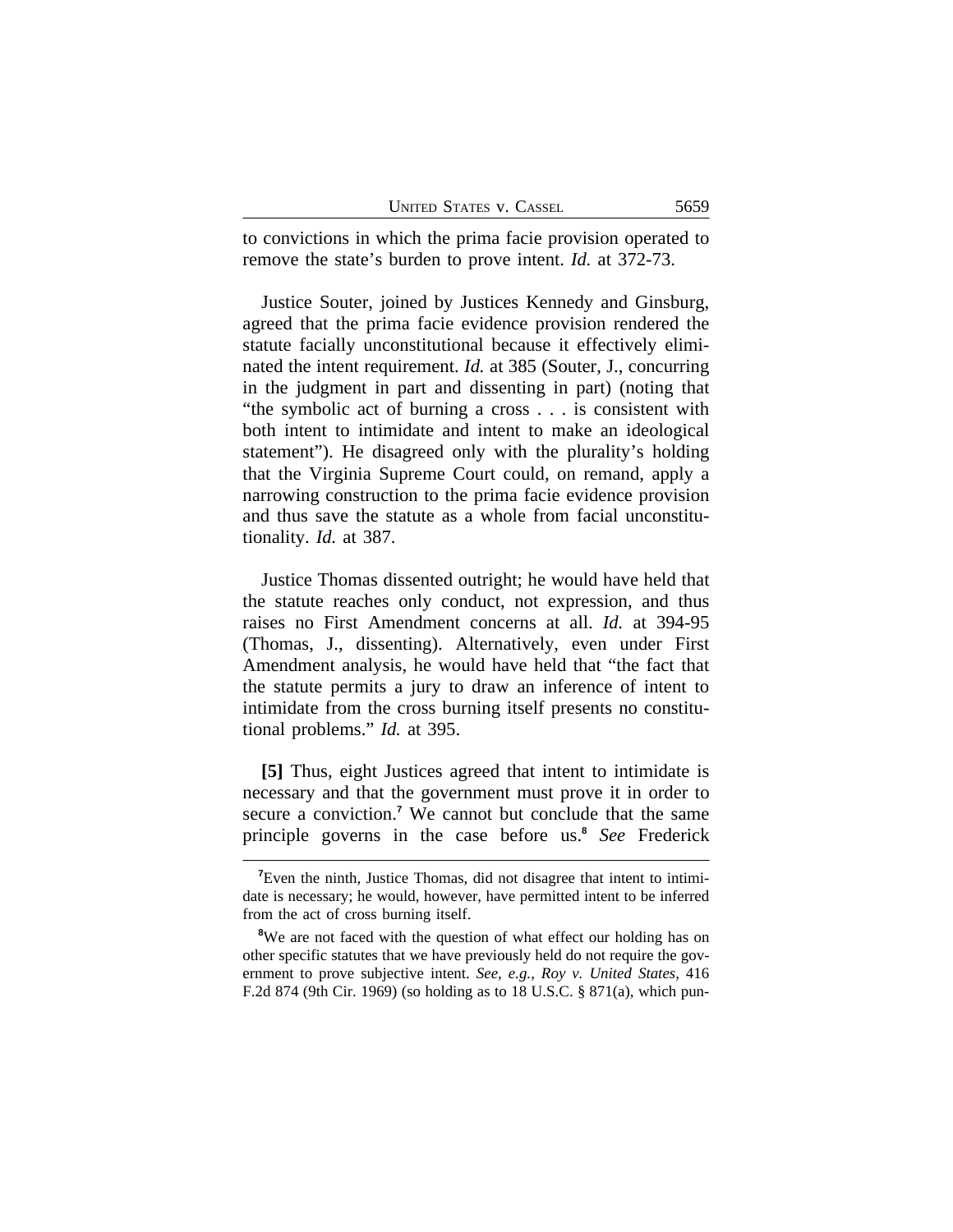Schauer, *Intentions, Conventions, and the First Amendment*, 55 Sup. Ct. Rev. 197, 217 (2003) ("[I]t is plain that . . . the *Black* majority . . . believed that the First Amendment imposed upon Virginia a requirement that the threatener have specifically intended to intimidate."); Roger C. Hartley, *Cross Burning—Hate Speech as Free Speech*, 54 Cath. U. L. Rev. 1, 33 ("*Black* now confirms that proof of specific intent (aim) must be proved also in threat cases."); Lauren Gilbert, *Mocking George: Political Satire as "True Threat" in the Age of Global Terrorism*, 58 U. Miami L. Rev. 843, 883-84 (2004); *cf.* Jennifer E. Rothman, *Freedom of Speech and True Threats*, 25 J.L. & Pub. Pol'y 283, 317-18 (arguing, before *Black*, for a subjective intent requirement, and observing that "First Amendment law often requires proof of a specific state of mind before finding a speaker liable or allowing a criminal conviction of the speaker").

**[6]** The Court's definition of a constitutionally proscribable threat is, of course, binding on us even though it is in tension with some of the holdings and language in prior cases of this circuit.**<sup>9</sup>** *See Miller v. Gambie*, 335 F.3d 889, 899 (9th Cir. 2003) (en banc) (holding that when a three-judge panel is

ishes threats against the President). It may be that the government's interest in suppressing certain forms of speech is sufficiently compelling to permit some such statutes to survive strict scrutiny. *Cf. United States v. Hicks*, 980 F.2d 963 (5th Cir. 1992) (finding, in the alternative, a compelling interest in prohibiting intimidation of flight crews onboard an airplane).

**<sup>9</sup>** In *United States v. Lincoln*, 403 F.3d 703 (9th Cir. Apr. 8, 2005), we cited the objective definition of a "true threat" in the course of overturning a conviction under 18 U.S.C. § 871. *See Lincoln*, 403 F.3d at 706. Because *Lincoln* merely applied longstanding precedent and did not raise or consider the implications of *Virginia v. Black*, it does not constrain our analysis in this case. *See United States v. Johnson*, 256 F.3d 895, 916 (9th Cir. 2001) (en banc) (plurality op. of Kozinski, J.) (a prior decision has binding effect to the extent that "it is clear that a majority of the panel has focused on the legal issue presented by the case before it and made a deliberate decision to resolve the issue"); *United States v. Morales*, 898 F.2d 99, 101-02 (9th Cir. 1990) (holding that a three-judge panel was not foreclosed from deciding whether it had jurisdiction to review a district court's refusal to depart downward from the Sentencing Guidelines where a previous panel had reached the merits of such a case without raising or considering the reviewability issue).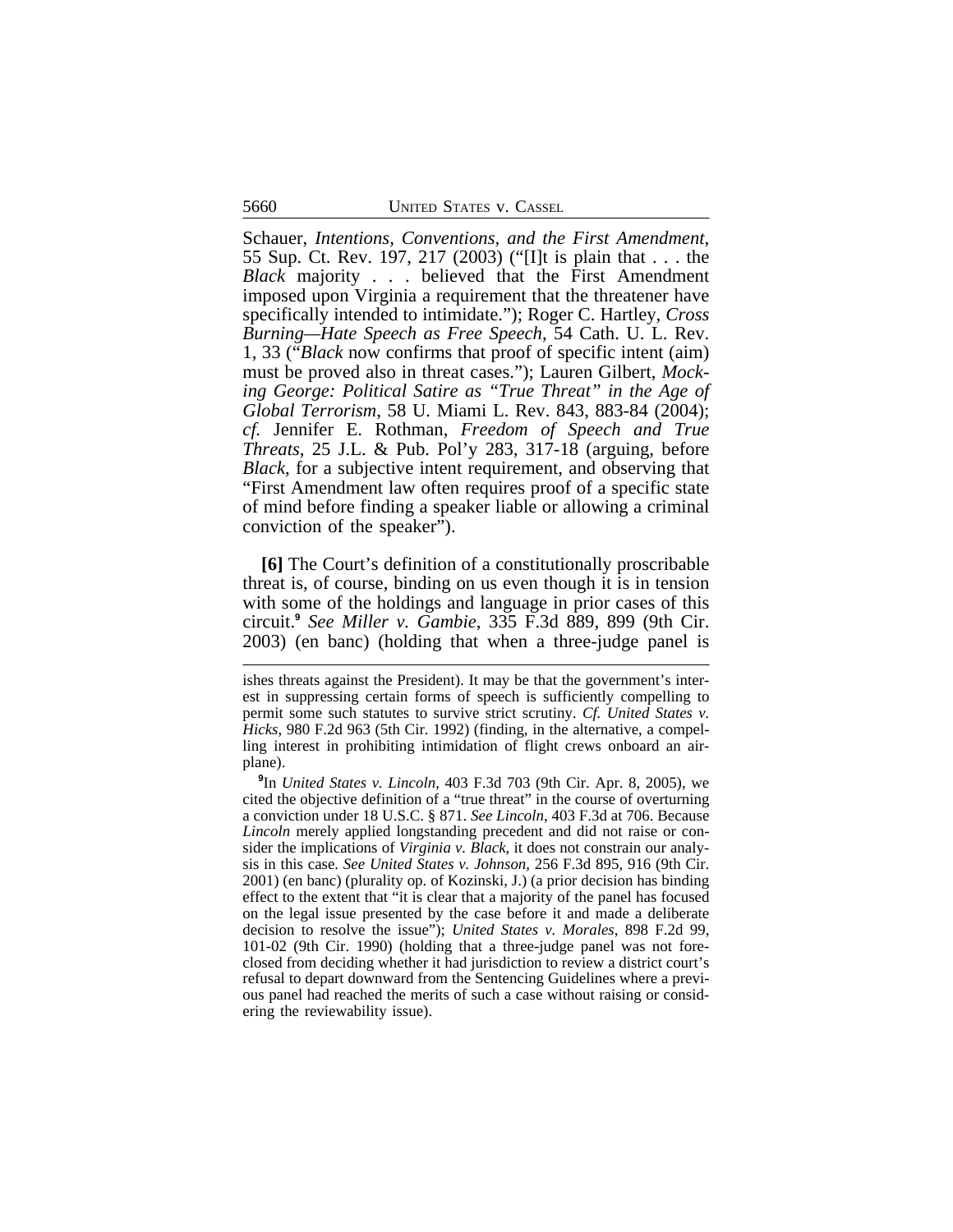faced with intervening precedent from a higher court that is "clearly irreconcilable" with a prior holding of this court, the panel is bound by the intervening authority). We are therefore bound to conclude that speech may be deemed unprotected by the First Amendment as a "true threat" only upon proof that the speaker subjectively intended the speech as a threat.**<sup>10</sup>**

5

We turn now to Cassel's claim that 18 U.S.C. § 1860 is facially unconstitutional because it fails to require the requisite subjective intent. His argument relies on a literal reading of the statute:**<sup>11</sup>** taken literally, the phrase "[w]hoever, by

**<sup>11</sup>**Section 1860 has apparently never been construed by us or by any other circuit. It is based on a prior statute enacted in 1830, and the Supreme Court explained in an 1861 decision that the 1830 statute "was intended to protect the Government and punish all persons who enter into combinations or conspiracies to prevent others from bidding at the sales, either by agreement not to do so, or by intimidation, threats or violence." *Fackler v. Ford*, 65 U.S. 322, 332 (1861). The Court has not provided any further guidance on the scope of the statute's prohibition.

**<sup>10</sup>**In a case decided after the Supreme Court's decision in *Virginia v. Black*, the Fifth Circuit restated its view that "[s]peech is a true threat and therefore unprotected if an objectively reasonable person would interpret the speech as a serious expression of an intent to cause a present or future harm." *Porter v. Ascension Parish Sch. Bd.*, 393 F.3d 608, 616 (5th Cir. 2004) (internal quotation marks omitted); *cf. United States v. Fuller*, 387 F.3d 643 (7th Cir. 2004) (rejecting a requirement of subjective intent under 18 U.S.C. § 871(a) (punishing threats against the President)); *United States v. Nishnianidze*, 342 F.3d 6, 15 (1st Cir. 2003) ("A true threat is one that a reasonable recipient familiar with the context of the communication would find threatening."). The language quoted from *Porter* is perhaps dictum, since the court held that the speech in question was not a true threat because it was not even intentionally *communicated*. *Id.* at 617. In any event, we cannot agree. The *Porter* court cited *Black* but did not discuss it; crucially, it provided no explanation of how the prima facie evidence provision in *Black* could offend the First Amendment if intent to intimidate were constitutionally irrelevant. Neither the Seventh Circuit in *Fuller* nor the First Circuit in *Nishnianidze* cited *Black* at all. In short, it appears that no other circuit has squarely addressed the question whether *Black* requires the government to prove the defendant's intent.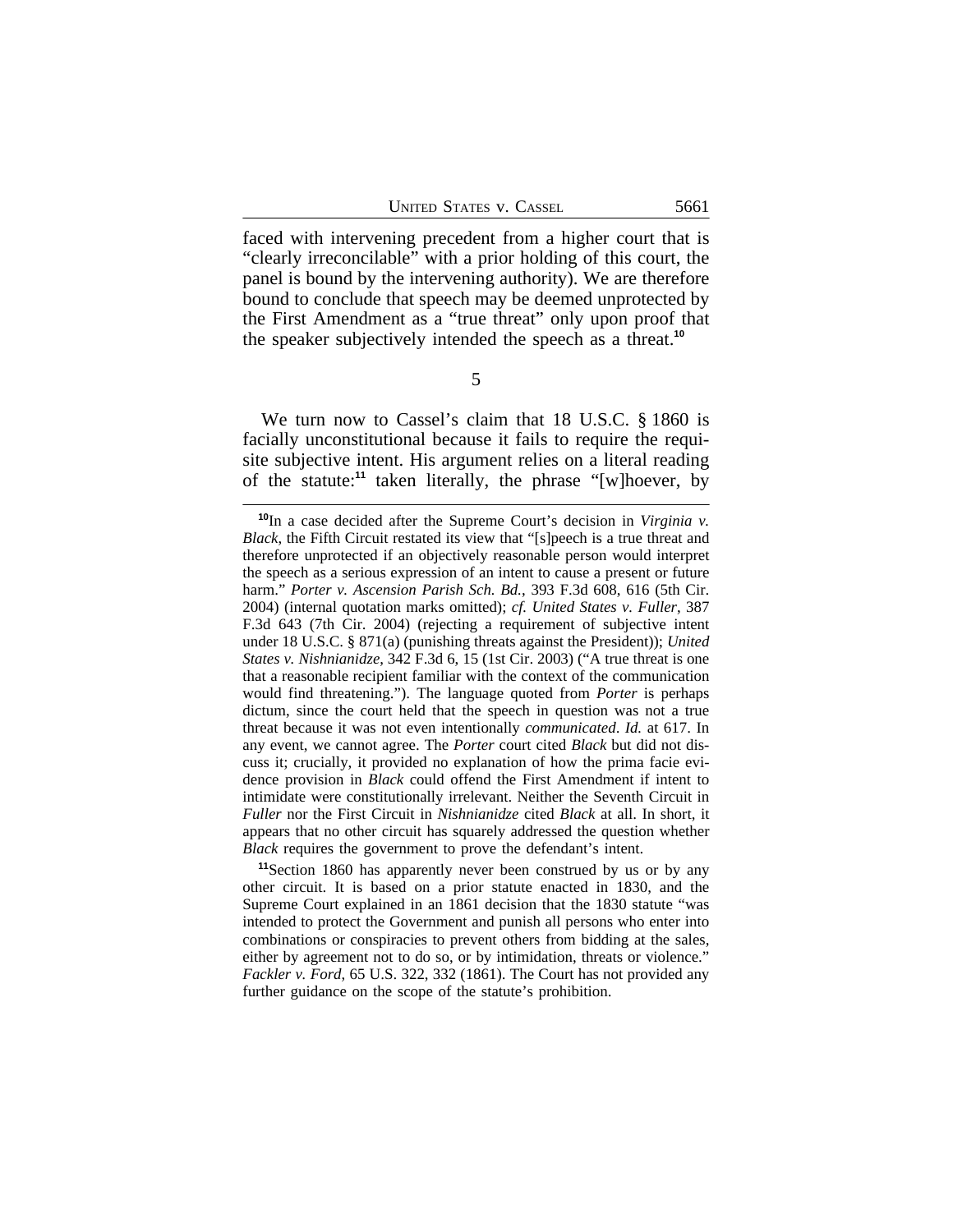intimidation . . . hinders [or] prevents [a bid on public land]" would apply to anyone whose conduct happened to intimidate a potential bidder, whether or not the intimidation was intentional.

Yet this literal reading ignores a cardinal principle of statutory construction: "The existence of a *mens rea* is the rule of, rather than the exception to, the principles of Anglo-American criminal jurisprudence." *United States v. Pasillas-Gaytan*, 192 F.3d 864, 868 (9th Cir. 1999) (quoting *Dennis v. United States*, 341 U.S. 494, 500 (1951)). Thus, except in unusual circumstances, we construe a criminal statute to include a *mens rea* element even when none appears on the face of the statute.**<sup>12</sup>** *See, e.g.*, *id.* (construing 18 U.S.C. § 1425, which criminalizes the unlawful procurement of naturalization, to include a requirement that the defendant either know he is not eligible for naturalization or knowingly lie in his application).

**[7]** Cassel's argument is all the more untenable in light of the principle that "every reasonable construction must be resorted to, in order to save a statute from unconstitutionality." *United States v. Buckland*, 289 F.3d 558, 564 (9th Cir. 2002) (quoting *Hooper v. California*, 155 U.S. 648, 657 (1895)); *INS v. St. Cyr*, 533 U.S. 289, 299-300 & n.12 (2001); *see also Miller v. French*, 530 U.S. 327, 336 (2000) (instructing courts to avoid "constitutionally doubtful constructions").

**<sup>12</sup>**Certain statutes defining so-called "public welfare offenses" constitute an exception to the rule that courts will imply a *mens rea* element where none appears on the statute's face. *See Staples v. United States*, 511 U.S. 600, 606-07 (1994). Such statutes "[t]ypically . . . regulate potentially harmful or injurious items." *Id.* at 607; *see also id.* at 612 n.6 ("[T]o determine . . . whether a particular statute defines a public welfare offense, a court must have in view some category of dangerous and deleterious devices that will be assumed to alert an individual that he stands in responsible relation to a public danger." (internal quotation marks omitted)). The government does not suggest that 18 U.S.C. § 1860 defines a public welfare offense, and it plainly does not, since it does not deal with a "category of dangerous . . . devices" at all.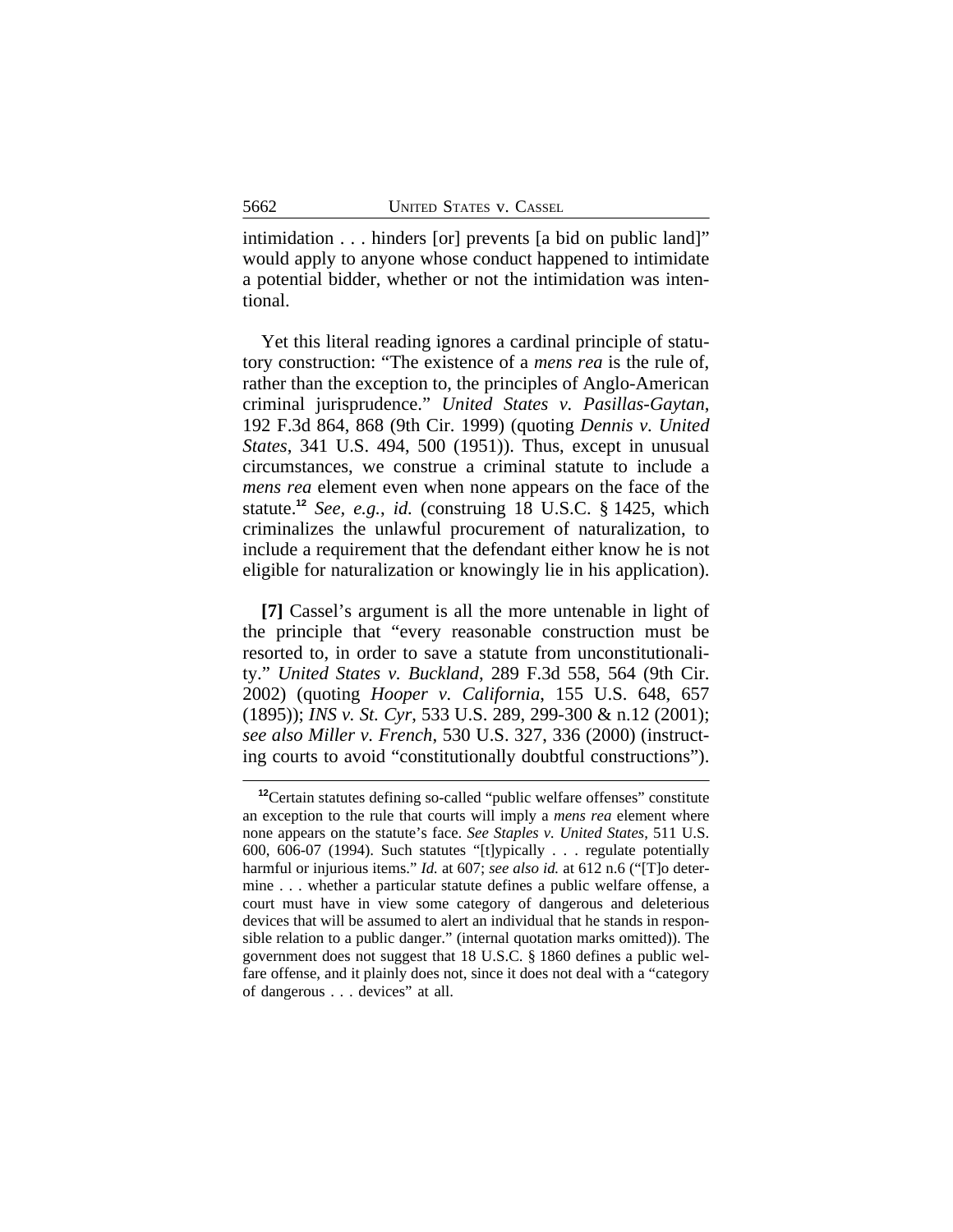Having held that intent to threaten is a constitutionally necessary element of a statute punishing threats, we do not hesitate to construe 18 U.S.C. § 1860 to require such intent. Cassel's argument that the statute is facially unconstitutional therefore fails.

B

**[8]** Cassel also argues that the statute is unconstitutional because it is unacceptably vague. This contention is inconsistent with our decision in *United States v. Tabacca*, 924 F.2d 906 (9th Cir. 1991). In *Tabacca* we rejected a vagueness challenge to 49 U.S.C. App. § 1472(j), which criminalizes "intimidat[ing], or threaten[ing]" a member of the crew onboard an airplane. We held that the term "intimidate" was not unconstitutionally vague because the statute

clearly includes modifying language which provides parameters of conduct. The proscribed acts must occur while aboard an aircraft and must "interfere with the performance by . . . [an] attendant of his duties . . . ."

*Id.* at 913. Those limitations on the statute's scope, we held, gave the defendant reasonable notice of the sort of "intimidation" that was proscribed. Similar limitations exist in this case: the "intimidation" punishable under 18 U.S.C. § 1860 must occur in connection with a public sale of land, and it must hinder or prevent someone from bidding in such a sale. That suffices to give "fair notice to those who might violate" the statute, and so Cassel's vagueness challenge fails. *See Gilbert*, 813 F.2d at 1530.

C

We now consider Cassel's argument that the jury instructions given by the trial court were erroneous and require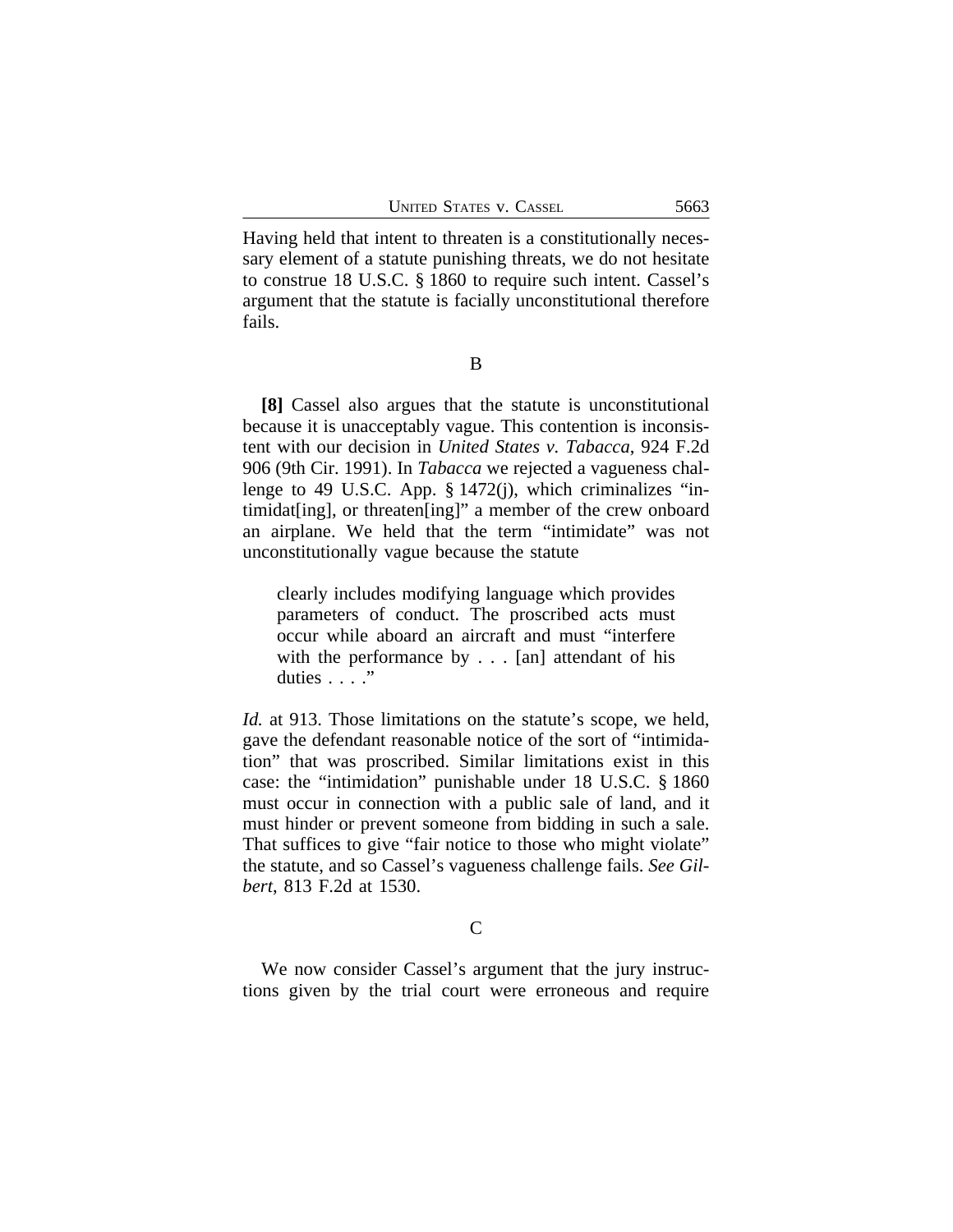reversal of his conviction. The trial judge instructed the jury as follows:

Intimidation is to make a person timid or fearful through the use of words and conduct that would put an ordinary, reasonable person in fear or apprehension for the purpose of compelling or deterring legal conduct of that person.

Cassel argues that the instruction failed to include a sufficient *mens rea* element. He also argues that the trial court should have instructed the jury that intimidation must involve the belief of the victim that there is reasonable fear of bodily harm or violence.

**[9]** In view of our holding that 18 U.S.C. § 1860 includes a *mens rea* element of subjective intent, Cassel's first contention is correct, for the instruction included no such requirement. It did require that the intimidation be "for the purpose of compelling or deterring legal conduct," but that is by no means the same thing.**<sup>13</sup>** It is not enough that the defendant intend to influence the potential bidder; rather, he must intend to do so *by means of a threat*. Were it otherwise, a defendant could be convicted under § 1860 who, for example, merely attempted to dissuade the potential bidder by informing him of dangerous conditions in the area surrounding the land to be sold. Such a result comports neither with the First Amendment nor with the statute's purpose, which is to punish interference by intimidation, not to prevent potential land buyers from hearing negative viewpoints on the land for sale.

**[10]** A jury instruction that omits a necessary element of the offense is fatally flawed and requires reversal unless the

**<sup>13</sup>**In any case, the instruction is less than ideally phrased because of its reference to "compelling . . . legal conduct." The meaning was doubtless intended to be: "for the purpose of compelling *illegal* conduct or deterring legal conduct."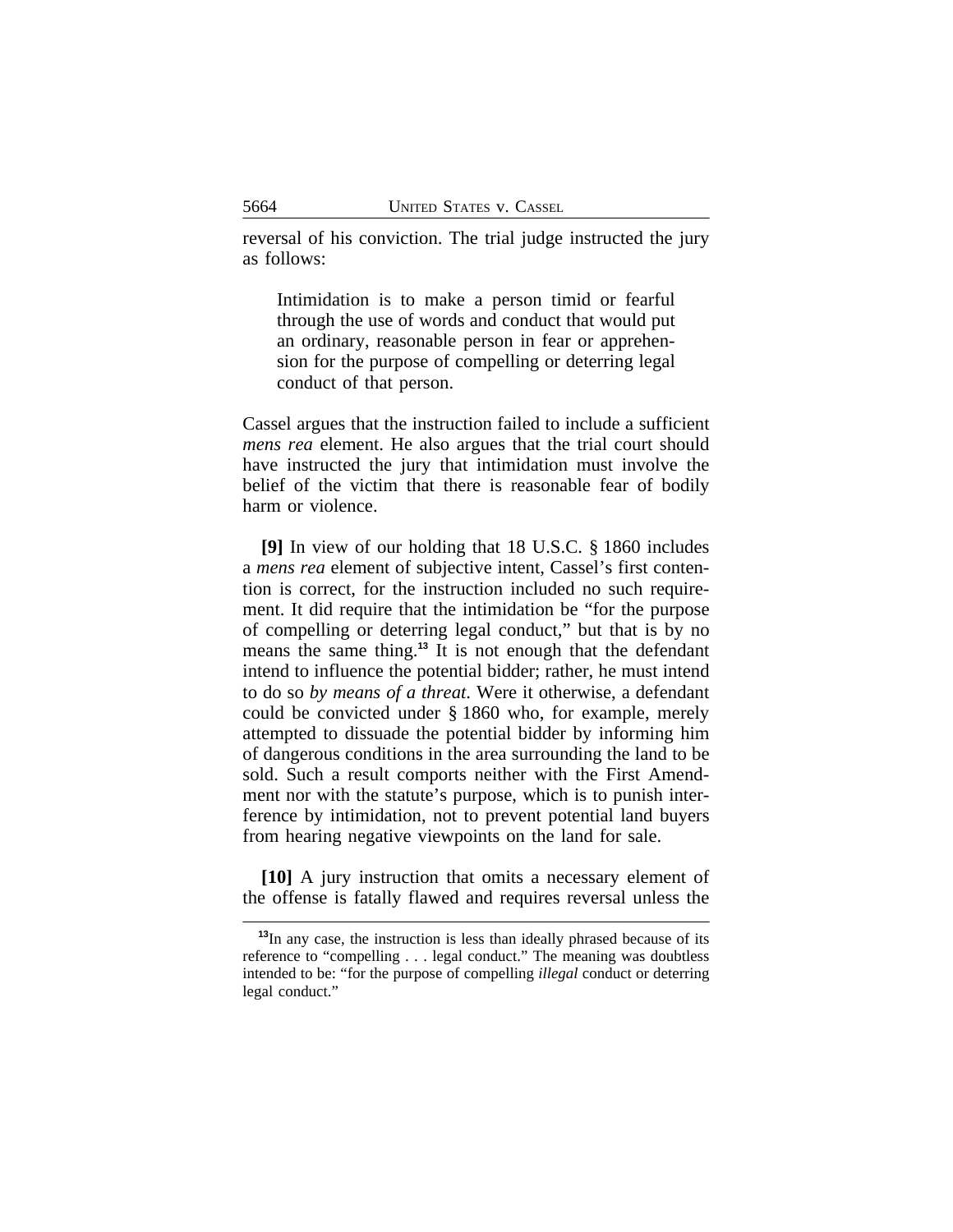UNITED STATES V. CASSEL 5665

error is harmless beyond a reasonable doubt. *See United States v. Pasillas-Gaytan*, 192 F.3d 864 (9th Cir. 1999); *Neder v. United States*, 527 U.S. 1, 8-15 (1999). The record in this case does not suffice to establish Cassel's intent with the degree of certainty necessary to take a contested factual issue out of the hands of the jury. There was conflicting testimony at trial as to precisely what Cassel said and did to the Rinards and the Goodins, and the fact that the jury convicted Cassel based on the instruction quoted above does not demonstrate beyond a reasonable doubt that it would have convicted him under an instruction that accords with our decision today.

Cassel also contends that "intimidation" under § 1860 requires a fear of bodily harm on the victim's part. Several aspects of this contention require consideration. First, insofar as Cassel is suggesting that the victim must *actually* be intimidated, we cannot agree. The proper focus is on the defendant's conduct and its effect on the federal land sale, not the subjective emotions which the victim experiences. *Cf. United States v. Meeker*, 527 F.2d 12 (9th Cir. 1975) ("Nor is proof that the victim was in fact frightened for his own physical safety required in order to find that a defendant performed the criminal act of intimidation."); *United States v. Alsop*, 479 F.2d 65, 67 n.4 (9th Cir. 1973) (suggesting a jury instruction that "[t]o take . . . 'by intimidation' " under 18 U.S.C. § 2113(a), which prohibits bank robbery, "means wilfully to take . . . in such a way that would put an ordinary, reasonable person in fear of bodily harm"). As we have noted, "[w]ere it otherwise, a fearless banker could never be robbed by intimidation. We refuse to reach such an absurd result." *Id.* at 67. It would be equally absurd to hold that a fearless bidder can never be deterred by intimidation.

**[11]** Second, we do not agree that the scope of the statute is necessarily limited to threats of *bodily* harm. "Intimidation," both in common and legal usage, can refer to the act of placing someone in fear of injury other than harm to the body. *See, e.g.*, 720 Ill. Comp. Stat. 5/12-6(a)(1) ("A person com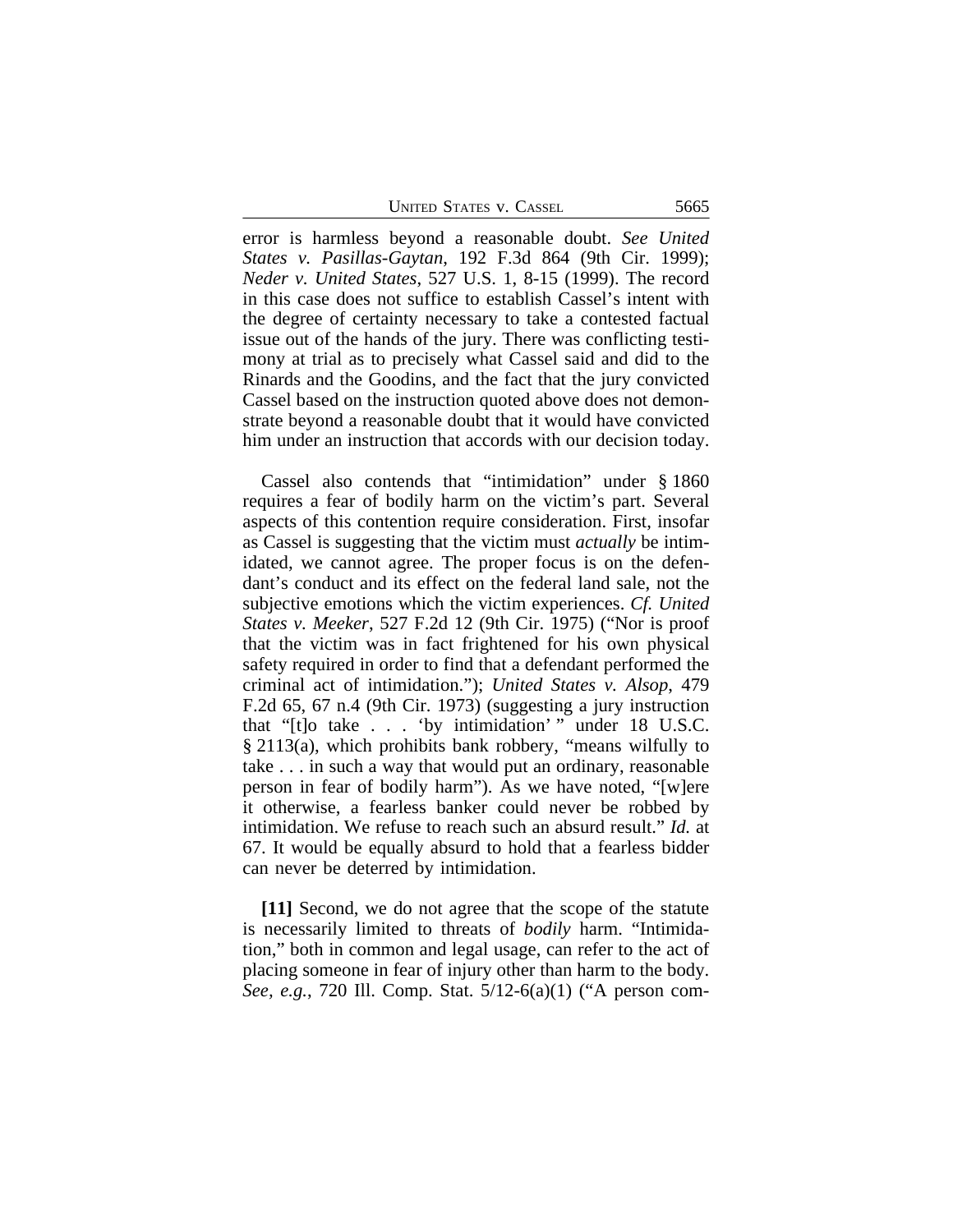mits intimidation when, with intent to cause another to perform or to omit the performance of any act, he communicates . . . a threat to . . . [i]nflict physical harm on the person threatened or any other person *or on property*" (emphasis added)). In some cases, arising under other statutes, we have approved jury instructions defining "intimidation" as involving a threat of bodily harm. *See, e.g.*, *United States v. Alsop*, 479 F.2d 65, 67 n.4 (9th Cir. 1973). We are aware of no case, however, squarely presenting the issue whether threatened injury to property falls within the ambit of a statute prohibiting intimidation. The purpose of 18 U.S.C. § 1860 is to prevent interference with federal land sales, and we see no reason why Congress would have intended to exclude interference accomplished through threats to property from the statute's scope. A potential bidder who fears that his house will be burned to the ground may be just as "intimidat[ed]" as one who fears an assault on his person. We conclude that "intimidation" under 18 U.S.C. § 1860 requires the threat of harm inflicted by the defendant upon the victim's person or property. *Cf. United States v. Viefhaus*, 168 F.3d 392, 394 (10th Cir. 1999) (defining a "true threat" to include "a declaration of intention . . . to injure another *or his property* by the commission of some unlawful act" (emphasis added)).

**[12]** Nevertheless, Cassel's objection contains a kernel of merit. For while the jury instruction correctly stated that "intimidation" involves "words and conduct that would put an ordinary, reasonable person in fear or apprehension," it failed to specify that the statute requires "fear or apprehension" of injury inflicted *by the defendant*. Whether the threat is of injury to person or property, there is no doubt that it must be a threat of injury brought about—rather than merely predicted —by the defendant.**<sup>14</sup>** Indeed, the First Amendment requires as much. *See Planned Parenthood*, 290 F.3d at 1076.

<sup>&</sup>lt;sup>14</sup>The defendant might, of course, threaten to bring about the injury indirectly—for example, by having a third party harm the victim.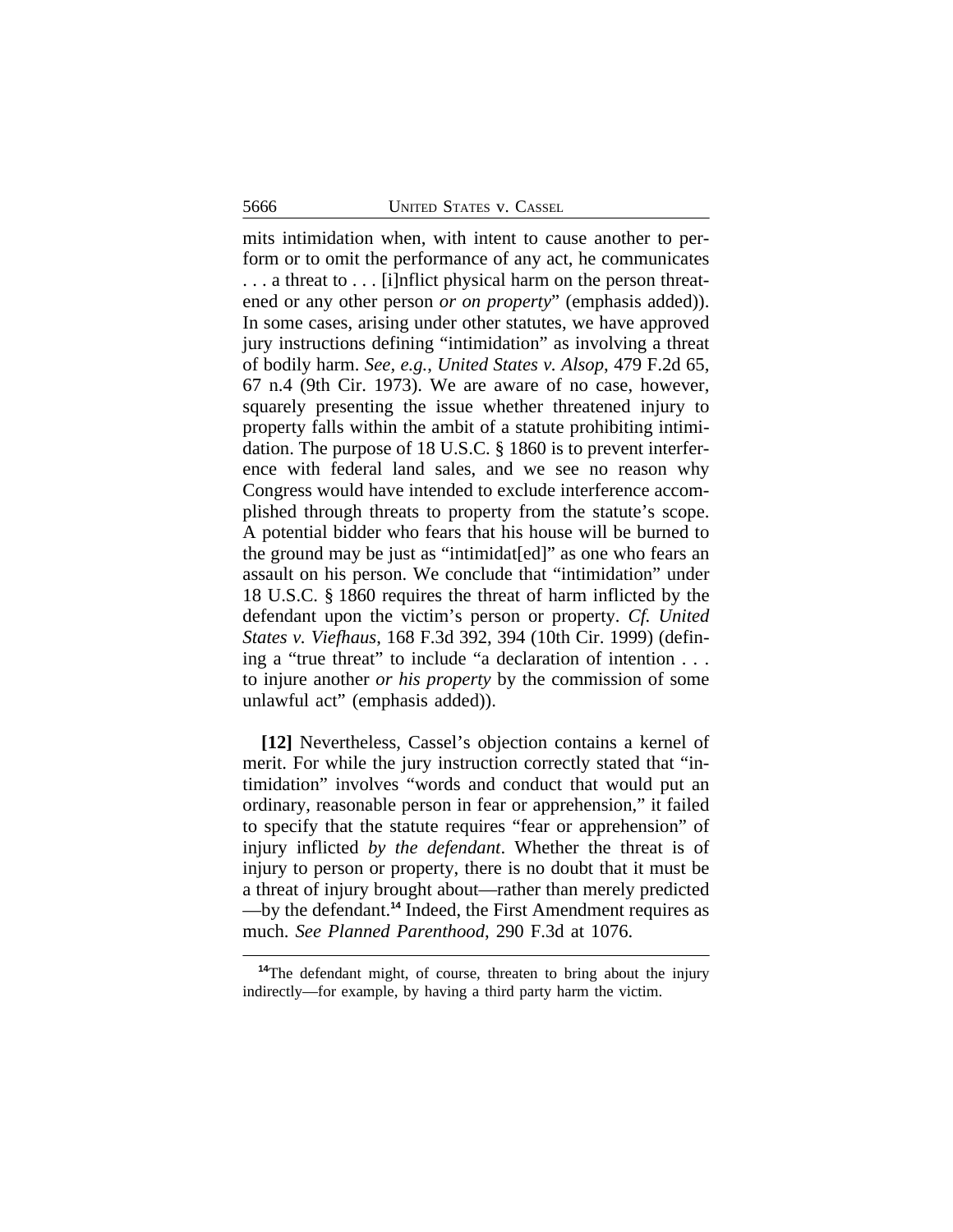| <b>UNITED STATES V. CASSEL</b> |  | 5667 |
|--------------------------------|--|------|
|                                |  |      |

**[13]** Again, this error in the jury instruction cannot be said to be harmless. Most of the statements Cassel made to potential buyers did not suggest any threat of force on his part. For example, his claim that the area was inhabited by devil worshipers and producers of illegal drugs could fall within the court's instruction that intimidation consists of words and conduct that "would put an ordinary, reasonable person in fear or apprehension." Such claims, however, cannot constitute intimidation under § 1860, because they do not involve a threat of harm to person or property inflicted *by the defendant*. Accordingly, Cassel is entitled to a new trial on this ground as well.

D

**[14]** Finally, we address Cassel's argument that the trial court improperly denied his request for new counsel. We review the denial of a motion for substitution of counsel for abuse of discretion. *United States v. Gonzalez*, 113 F.3d 1026, 1028 (9th Cir. 1997). The trial court's discretion "must be exercised . . . within the limitations of the Sixth Amendment, which grants criminal defendants a qualified constitutional right to . . . counsel of their choice." *Id.* (quoting *United States v. D'Amore*, 56 F.3d 1202, 1204 (9th Cir. 1995)) (second omission in original). We consider three factors when evaluating the trial court's decision: (1) the adequacy of the court's inquiry into the defendant's complaint, (2) the extent of conflict between the defendant and counsel, and (3) the timeliness of the motion and the extent of resulting inconvenience or delay. *Id.*

i

The first factor we consider is whether the trial court has "conduct[ed] an inquiry adequate to create a sufficient basis for reaching an informed decision." *Gonzalez*, 113 F.3d at 1028. The trial judge in this case had an extended conversation with Cassel about the distrust Cassel felt for his attorney;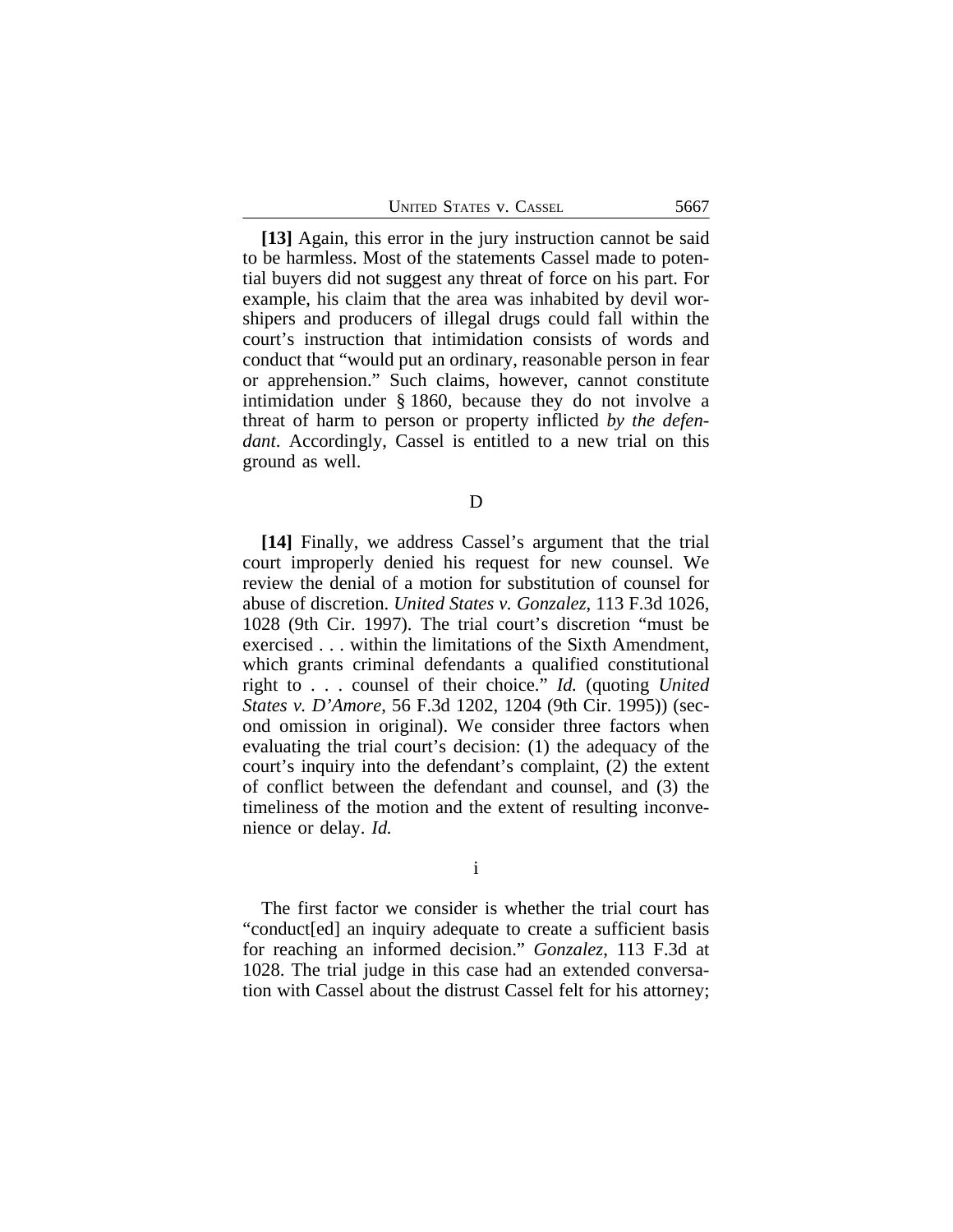Cassel had several opportunities to present his concerns and the court gave every indication that it was willing to take Cassel seriously. When Cassel described his disagreement and frustration with his attorney's decision to make certain objections and pursue certain lines of questioning, the judge carefully explained to Cassel why his attorney had objected and why the objection made perfect sense from a legal perspective. The judge even gave Cassel an example of the sort of behavior on a lawyer's part that would justify removing him from the case and gave Cassel an opportunity to compare his attorney's conduct to the judge's example. Our review of the record satisfies us that the magistrate judge conducted an adequate inquiry.

ii

The second factor concerns the degree to which the conflict between the defendant and his attorney prevented the attorney from providing effective assistance. *See Gonzalez*, 113 F.3d at 1029. The record supplies no indication that Cassel's attorney provided inadequate assistance. As the district court noted, despite Cassel's statement that his attorney considered him paranoid, "Mr. Cassel never suggested that at any time he and [his attorney] Mr. Rainwater were unable to communicate about his defense." The magistrate judge, in fact, complimented the attorney's performance, noting that he was at all times "a very strong advocate within the legal bounds, and within the professional ethical bounds" on Cassel's behalf and that he was "a very focused lawyer." Cassel did report a great deal of frustration and lack of trust in his attorney, which weighs in favor of his request. Nevertheless, nothing he said indicated either that a conflict of interest existed or that the attorney-client relationship had broken down in a way that would diminish the attorney's ability to represent Cassel. *Cf. Jackson v. Ylst*, 921 F.2d 882, 888 (9th Cir. 1990).

iii

The third factor is the timeliness of the defendant's request. Cassel made his request for new counsel on the day of sen-